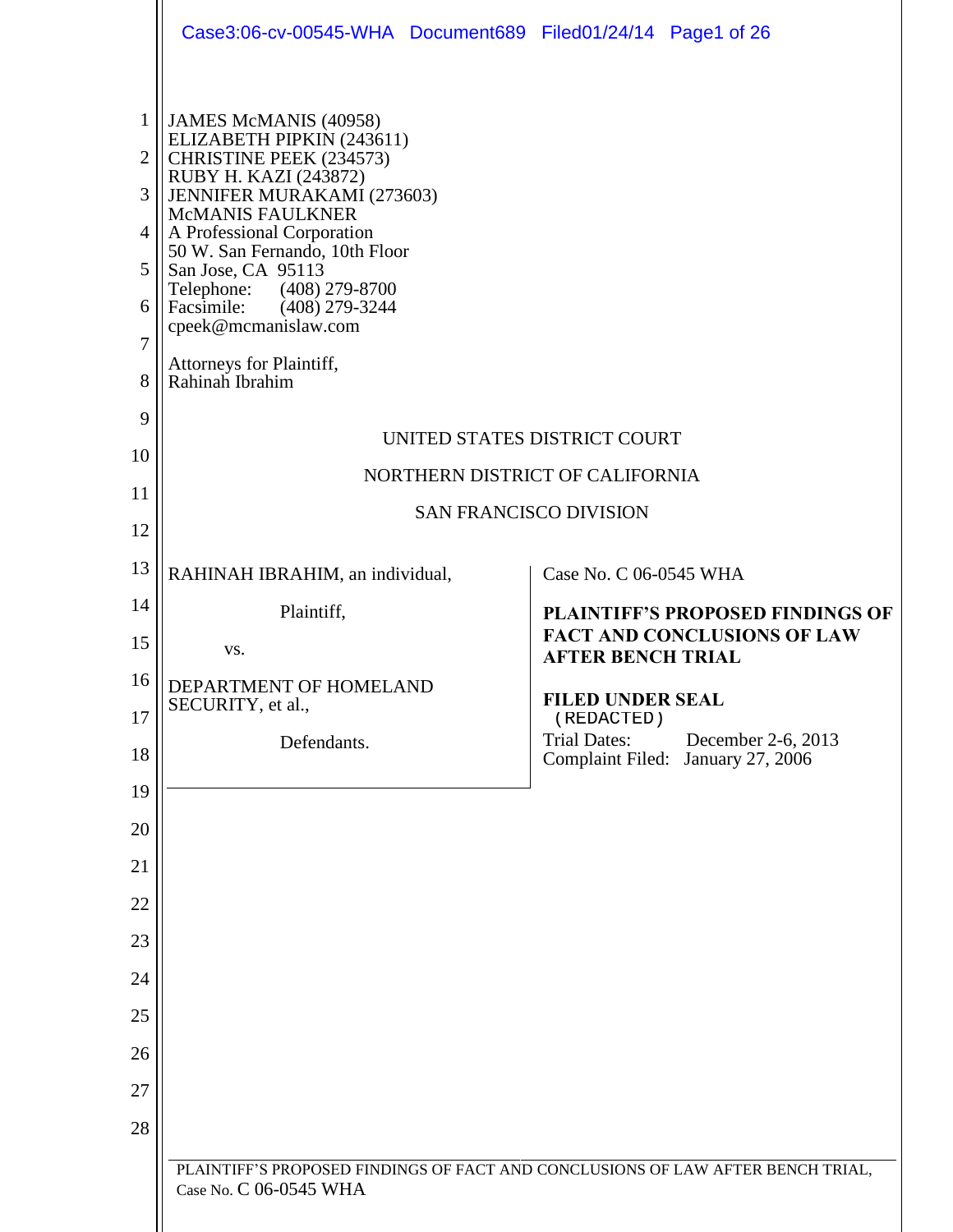| $\mathbf{1}$   |                         | <b>FINDINGS OF FACT</b>                                                                         |
|----------------|-------------------------|-------------------------------------------------------------------------------------------------|
| $\overline{2}$ | 1.                      | Dr. Ibrahim first traveled to the United States in 1983. [Dep. of R. Ibrahim at                 |
| 3              |                         | 11:25-13:18.] While studying in the United States, Dr. Ibrahim met her husband, Mustafa         |
| $\overline{4}$ |                         | Kamal Mohammed Zaini, and married him in 1986, in Seattle, Washington. [Dep. of R.              |
| 5              |                         | Ibrahim at 10:6-9, 13:12-14:2, 66:19-67:2.]                                                     |
| 6              | 2.                      | In 1987, Dr. Ibrahim graduated from the University of Washington and had her                    |
| 7              |                         | first child, Raihan Mustafa Kamal, in Seattle. [Dep. of R. Ibrahim at 14:3-5, 15:3-11.]         |
| 8              | 3.                      | In 1990, Dr. Ibrahim obtained a Master's Degree in architecture, and then                       |
| 9              |                         | returned to Malaysia with her family. [Dep. of R. Ibrahim at 14:21-15:2, 15:12-17.]             |
| 10             | 4.                      | Dr. Ibrahim became one of the founding members of the architecture department                   |
| 11             |                         | at the Universiti Putra, Malaysia ("UPM"), and the department's first female lecturer. [Dep. of |
| 12             | R. Ibrahim at 16:2-15.] |                                                                                                 |
| 13             | 5.                      | She is currently Dean of the Faculty of Design and Architecture, and also a                     |
| 14             |                         | Professor of Architecture, at UPM. [Dep. of R. Ibrahim at 11:16-18.]                            |
| 15             | 6.                      | Starting in 2000, Dr. Ibrahim obtained an engineering degree and a Ph.D. in                     |
| 16             |                         | Construction Engineering and Management from Stanford. [Dep. of R. Ibrahim at 27:2-14;          |
| 17             | Exh. 28, pp. 1-2.]      |                                                                                                 |
| 18             | 7.                      | While at Stanford, Dr. Ibrahim was involved with the Islamic Society of Stanford                |
| 19             |                         | University (ISSU), and volunteered with Spiritual Care Services at Stanford Hospital. [Dep. of  |
| 20             |                         | R. Ibrahim at 22:1-5, 22:13-24:18, 25:12-14.]                                                   |
| 21             | 8.                      | Dr. Ibrahim also went with her family to pray at the MCA in Santa Clara, a                      |
| 22             |                         | Muslim place of worship. [Dep. of R. Ibrahim at 72:1-3, 72:5-21.]                               |
| 23             |                         | Government Watchlisting Grows in the Wake of September 11, 2001                                 |
| 24             | 9.                      | In 2003, the executive branch issued Homeland Security Presidential Directive-6                 |
| 25             |                         | and its implementing MOU. [Kahn at RT 389:17-390:2; Exhs. 538, 541.]                            |
| 26             | 10.                     | The Terrorist Screening Center (TSC) was charged with administering the TSDB,                   |
| 27             |                         | a sensitive, but unclassified consolidated terrorist screening database. [Lubman at RT 559:17-  |
| 28             |                         | 560:9; Exh. 101, p. TSC000400-401.]                                                             |
|                | Case No. C 06-0545 WHA  | PLAINTIFF'S PROPOSED FINDINGS OF FACT AND CONCLUSIONS OF LAW AFTER BENCH TRIAL;                 |
|                |                         |                                                                                                 |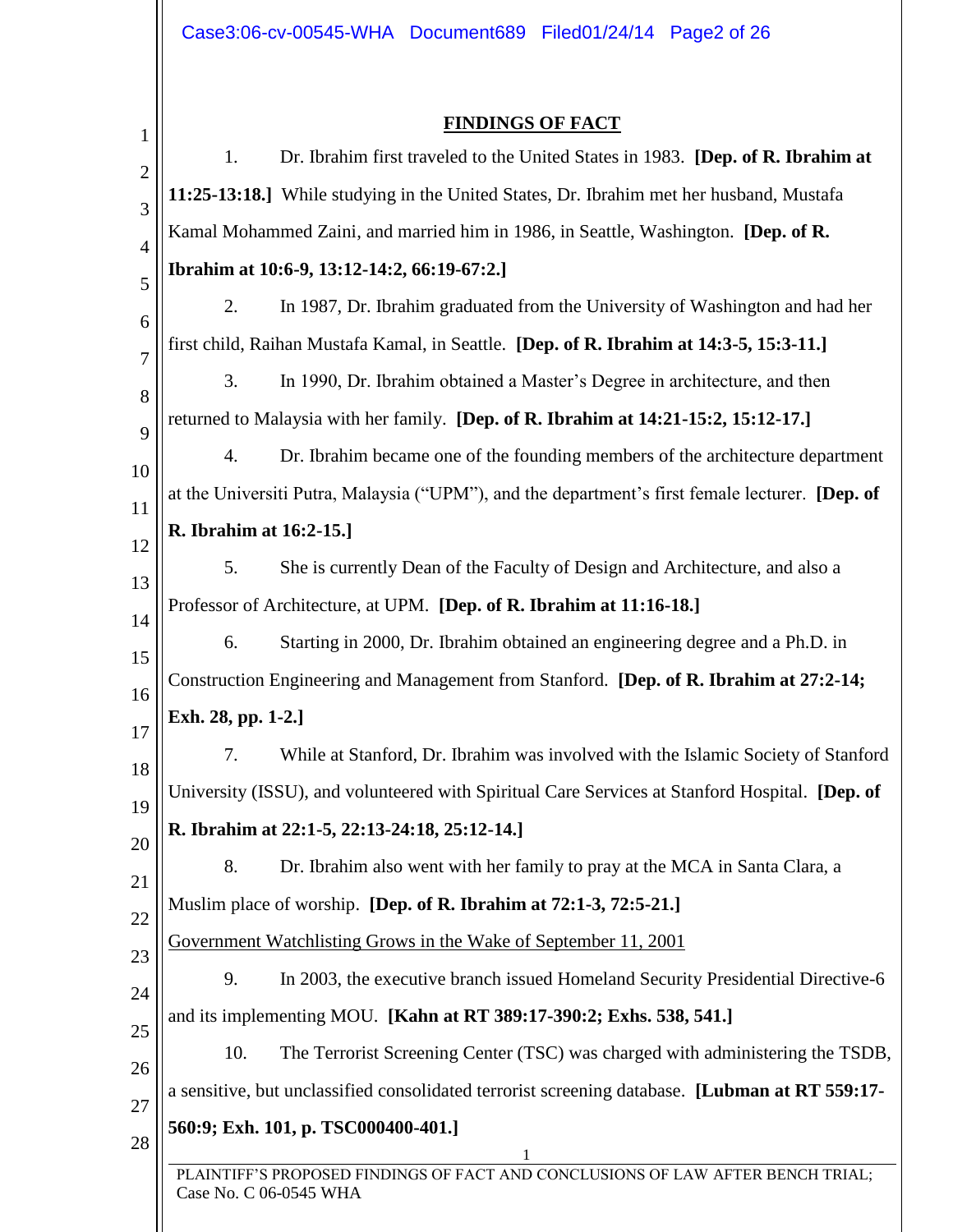| 1              | 11.<br>A Department of State (DOS) terrorist watchlist known as TIPOFF grew to                                 |  |  |
|----------------|----------------------------------------------------------------------------------------------------------------|--|--|
| $\overline{2}$ | become the source of the records contained within the TIDE database currently operated by the                  |  |  |
| 3              | National Counterterrorism Center (NCTC). [Exh. 666, pp. P003648, P003644-3650; Exh. 101,                       |  |  |
| 4              | p. TSC000426.]                                                                                                 |  |  |
| 5              | 12.<br>TIDE records are the source of the records contained in the consolidated Terrorist                      |  |  |
| 6              | Screening Database (TSDB). [Exh. 508, p. TSC000010; Kahn at RT 390:11-391:7.]                                  |  |  |
| 7              | 13.<br>Department of Homeland Security (DHS) officials have expressed concern about                            |  |  |
| 8              | the quality of the data found in TIDE. [Exh. $638$ , pp. P001117-1118 & n.156.]                                |  |  |
| 9              | 14.<br>The TSDB exports information on watchlisted individuals to a variety of                                 |  |  |
| 10             | downstream "customers" or "clients," including but not limited to, the following:                              |  |  |
| 11             | a. the No-Fly and Selectee Lists used by Transportation Security Administration                                |  |  |
| 12             | $(TSA)$ ; [Exh. 6, p. TSC001665; Exhs. 9, 57, 61, 62, 64 & 209-215.]                                           |  |  |
| 13             | b. the Known and Suspected Terrorist File (KSTF) (previously known as the Violent                              |  |  |
| 14             | Gang and Terrorist Organizations File (VGTOF) [Dep. of D. Lubman (FBI) at 82:2-4,                              |  |  |
| 15             | 82:6-8], used by the Federal Bureau of Investigation (FBI); [Exh. 6, p. TSC001665; Exhs. 9,                    |  |  |
| 16             | 57, 61, 64 & 209-215.]                                                                                         |  |  |
| 17             | c. the Consular Lookout and Support System (CLASS) database used by the DOS;                                   |  |  |
| 18             | [Exh. 6, p. TSC001665; Exhs. 9, 57, 61, 64, 77, 78 & 209-215.]                                                 |  |  |
| 19             | d. the TECS database used by the DHS; [Exh. 6, p. TSC001665; Exhs. 9, 57, 61,                                  |  |  |
| 20             | 64, 77, 78 & 209-215, Dep. of D. Lubman (FBI) at 177:18-20.                                                    |  |  |
| 21             | The TUSCAN database used by Canada; and <b>[Dep. of D. Lubman (FBI)</b> at<br>e.                               |  |  |
| 22             | 172:15-17; Exh. 6, p. TSC001665; Exhs. 9, 57, 61, 64 & 209-215.]                                               |  |  |
| 23             | The TACTICS database used by Australia. [Dep. of D. Lubman (FBI) at<br>f.                                      |  |  |
| 24             | 172:15-17; Exh. 6, p. TSC001665; Exhs. 9, 57, 61, 64 & 209-215.]                                               |  |  |
| 25             | 15.<br>In 2004, and in the present day, it is standard that individuals in TSDB are                            |  |  |
| 26             | exported to CLASS visa or CLASS passport databases. [Dep. of D. Lubman (FBI) at 176:24-                        |  |  |
| 27             | 25, 177:15-20, 179:7-10, 220:25-221:1, 221:4-5.]                                                               |  |  |
| 28             | 2<br>PLAINTIFF'S PROPOSED FINDINGS OF FACT AND CONCLUSIONS OF LAW AFTER BENCH TRIAL;<br>Case No. C 06-0545 WHA |  |  |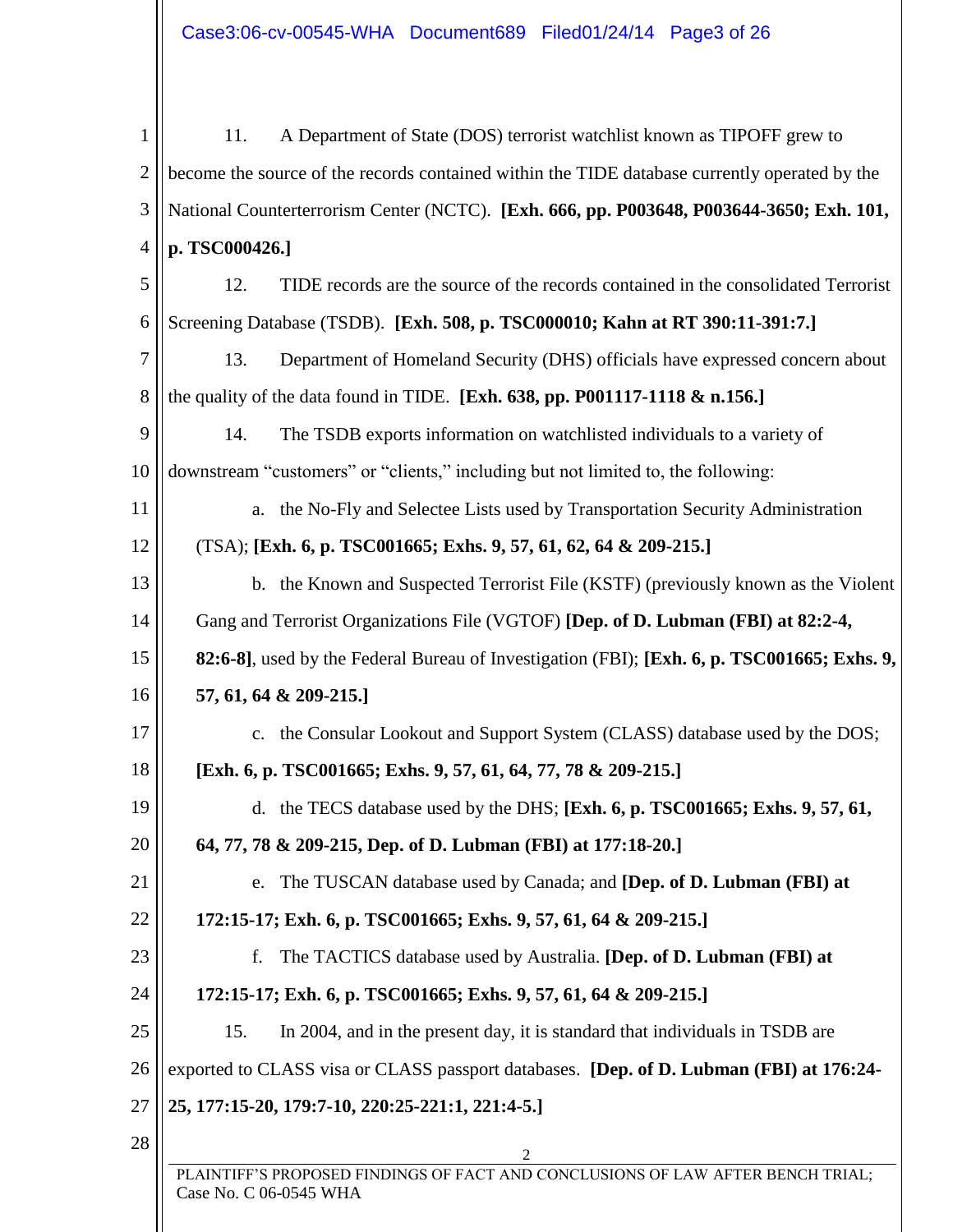| 1              | 16.                         | Defendants do not maintain information regarding the religion of individuals                      |
|----------------|-----------------------------|---------------------------------------------------------------------------------------------------|
| $\overline{2}$ |                             | placed in the TSDB. [Lubman at RT 320:1-321:6.]                                                   |
| 3              | 17.                         | After September 11, 2001, some female Muslim students at Stanford asked                           |
| $\overline{4}$ |                             | security officers to escort them home from class to their dormitories, or took off their hijab    |
| 5              |                             | because they were afraid to be seen with it on. [Dep. of R. Ibrahim at 209:2-15.]                 |
| 6              | 18.                         | Some male Muslim students at Stanford shaved their beards to better fit in. [Dep.                 |
| 7              | of R. Ibrahim at 209:2-15.] |                                                                                                   |
| 8              |                             | The Effect of the Government's Policies on Dr. Ibrahim – Watchlist Status                         |
| 9              | 19.                         | Dr. Ibrahim has no affiliation with any terrorist organizations, has never                        |
| 10             |                             | supported terrorist activities, and is not a known or reasonably suspected terrorist. [Dep. of R. |
| 11             |                             | Ibrahim at 52:20-25, 201:23-202:3; Lubman at RT 304:1-22, 312:6-313:18.]                          |
| 12             | 20.                         | The FBI admits that Dr. Ibrahim does not currently pose, nor has she ever posed,                  |
| 13             | <b>REDACTED</b>             |                                                                                                   |
| 14             |                             |                                                                                                   |
| 15             |                             |                                                                                                   |
| 16             | 21.                         | Kelley's JTTF squad conducted a mosque outreach program that included the                         |
| 17             |                             | MCA in Santa Clara, California. [Kelley at RT 363:9-364:11; Exhs. 84-90 & 657-665.]               |
| 18             | 22.                         | One purpose of the mosque outreach program was to provide a point of contact                      |
| 19             |                             | for the mosques as a potential source of intelligence. [Kelley at RT 364:16-24.]                  |
| 20             | 23.                         | In the 2004 time frame, the only other religious group members for which the FBI                  |
| 21             |                             | conducted outreach were Sikhs in the South Bay. [Kelley at RT 381:15-20.]                         |
| 22             | 24.                         | In the 2001-2004 timeframe, there are numerous examples of surveillance and                       |
| 23             |                             | investigations targeted at Muslim individuals and communities. [Sinnar at RT 525:18-527:1,        |
| 24             |                             | 529:25-530:24; Exhs. 84-90, 657-665; Exh. 536.]                                                   |
| 25             | 25.                         | In late October, 2004, Dr. Ibrahim's husband came to visit her while she                          |
| 26             |                             | recovered from surgery. [Dep. of R. Ibrahim at 71:6-11.]                                          |
| 27             | 26.                         | On or about November 17, 2004, REDACTED                                                           |
| 28             | Case No. C 06-0545 WHA      | 3<br>PLAINTIFF'S PROPOSED FINDINGS OF FACT AND CONCLUSIONS OF LAW AFTER BENCH TRIAL;              |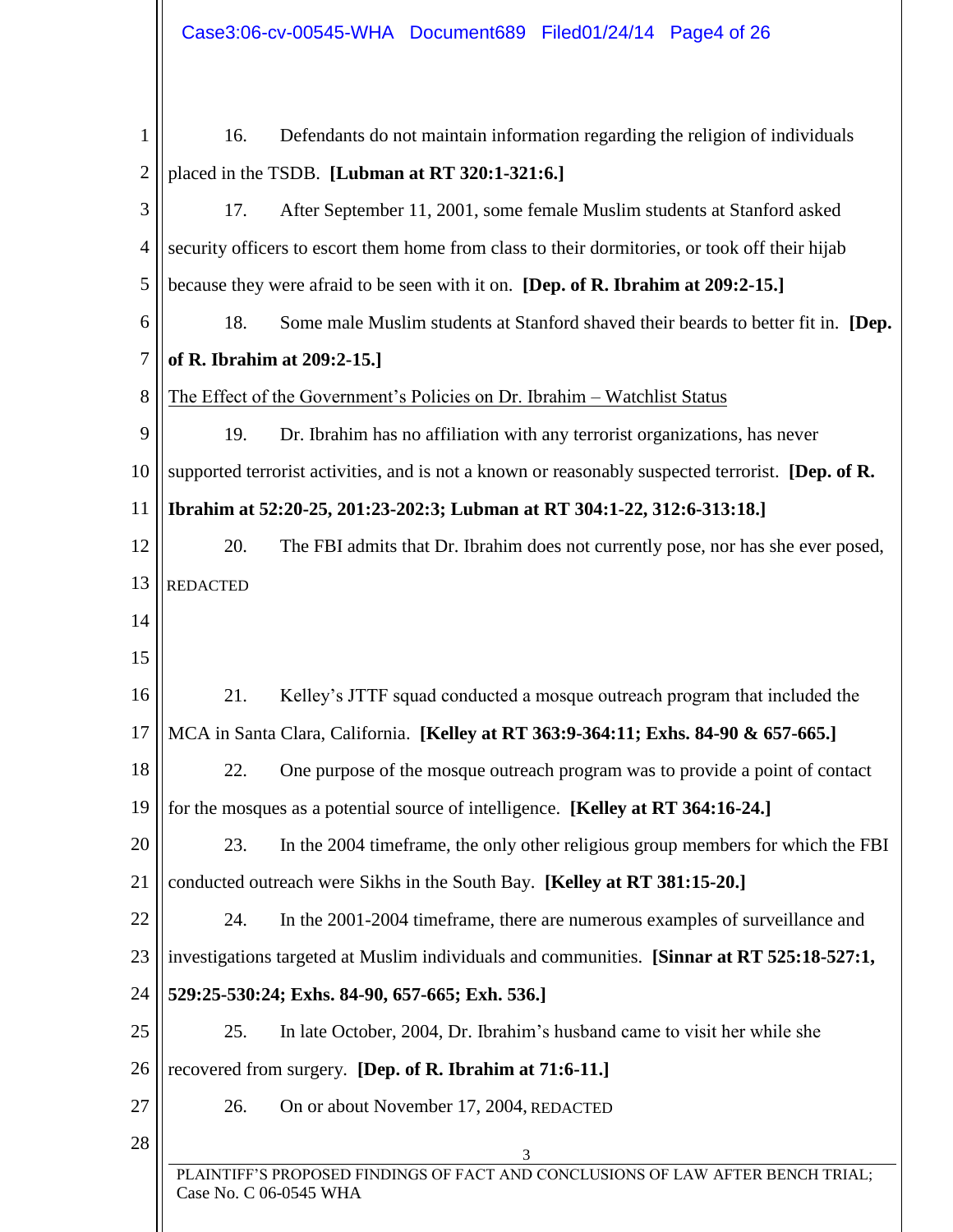|                |                 | Case3:06-cv-00545-WHA Document689 Filed01/24/14 Page5 of 26                                                    |
|----------------|-----------------|----------------------------------------------------------------------------------------------------------------|
| $\mathbf{1}$   | <b>REDACTED</b> |                                                                                                                |
| $\overline{2}$ |                 |                                                                                                                |
| 3              |                 |                                                                                                                |
| $\overline{4}$ |                 |                                                                                                                |
| 5              |                 |                                                                                                                |
| 6              |                 |                                                                                                                |
| 7              | 28.             | Kelley claims REDACTED                                                                                         |
| 8              |                 |                                                                                                                |
| 9              | 29.             | Kelley REDACTED                                                                                                |
| 10             |                 |                                                                                                                |
| 11             | 30.             | Kelley REDACTED                                                                                                |
| 12             |                 |                                                                                                                |
| 13             | 31.             | The reasonable suspicion standard for the TSDB is $low$ – one level above a                                    |
| 14             |                 | hunch. [Kahn at RT 392:12-393:16.] The low standard can facilitate the use of criteria such as                 |
| 15             |                 | race, religion or national origin in watchlisting decisions. [Sinnar at RT 523:8-525:17.]                      |
| 16             | 32              | <b>REDACTED</b>                                                                                                |
| 17             |                 |                                                                                                                |
| 18             |                 |                                                                                                                |
| 19             | 33.             | Kelley's REDACTED                                                                                              |
| 20<br>21       |                 |                                                                                                                |
| 22             |                 |                                                                                                                |
| 23             | 34.             | Prior to his deposition on September 12, 2013, Kelley REDACTED                                                 |
| 24             |                 |                                                                                                                |
| 25             | 35.             | <b>REDACTED</b>                                                                                                |
| 26             |                 |                                                                                                                |
| 27             |                 |                                                                                                                |
| 28             |                 |                                                                                                                |
|                |                 | 4<br>PLAINTIFF'S PROPOSED FINDINGS OF FACT AND CONCLUSIONS OF LAW AFTER BENCH TRIAL;<br>Case No. C 06-0545 WHA |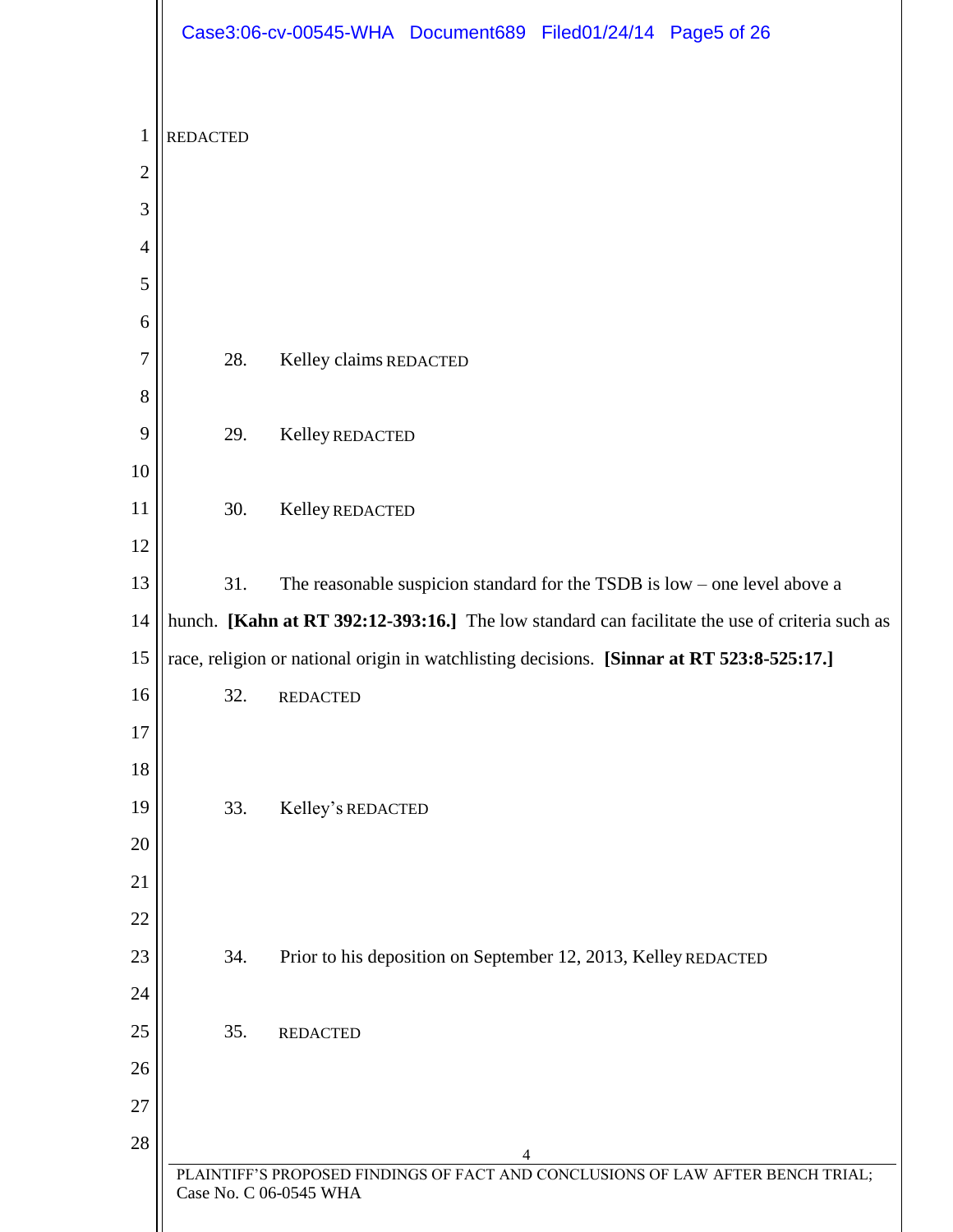|                |              | Case3:06-cv-00545-WHA Document689 Filed01/24/14 Page6 of 26                                               |
|----------------|--------------|-----------------------------------------------------------------------------------------------------------|
| 1              | 36.          | <b>REDACTED</b>                                                                                           |
| $\overline{2}$ |              |                                                                                                           |
| 3              |              |                                                                                                           |
| 4              | 37.          | <b>REDACTED</b>                                                                                           |
| 5              |              |                                                                                                           |
| 6              | 38.          | Certain FBI training materials contained stereotypical reflections and statements                         |
| 7              |              | about Islam and Muslims, and some materials were removed. [Sinnar at RT 527:2-22; Exh. 93,                |
| 8              |              | pp. P003570, P003579; Exh. 95; Exhs. 96-99 & 676 (limited purpose).]                                      |
| 9              | 39.          | <b>REDACTED</b>                                                                                           |
| 10             |              |                                                                                                           |
| 11             | 40.          | The majority of individuals in the TSDB are assigned the lowest handling codes –                          |
| 12             |              | codes 3 and 4 – and the government admits that it targets individuals that may not pose a direct          |
| 13             |              | threat. [Exh. 101, pp. TSC000404-406 & n.10, TSC000449-450; Exh. 102, p. TSC000126;                       |
| 14             |              | see also Exh. 506, pp. P001838-1840.]                                                                     |
| 15             | 41.          | <b>REDACTED</b>                                                                                           |
| 16             |              |                                                                                                           |
| 17             |              |                                                                                                           |
| 18             | 42.          | <b>REDACTED</b>                                                                                           |
| 19             |              |                                                                                                           |
| 20             | 43.          | The letter "C" signifies: "Corroborated identification as a group member by an                            |
| 21             |              | informant or individual of unknown reliability." [Exh. 58, p. P004123.]                                   |
| 22             | 44.          | The letter "D" signifies: "Frequents a documented group's area, associates with                           |
| 23             |              | known group members, and/or affects group dress, hand signals, tattoos, or symbols." [Exh. 58,            |
| 24             | p. P004123.] |                                                                                                           |
| 25             | 45.          | <b>REDACTED</b>                                                                                           |
| 26             |              |                                                                                                           |
| 27             | 46.          | Even records that have gone through review by the TSC have been found to                                  |
| 28             |              | 5                                                                                                         |
|                |              | PLAINTIFF'S PROPOSED FINDINGS OF FACT AND CONCLUSIONS OF LAW AFTER BENCH TRIAL;<br>Case No. C 06-0545 WHA |
|                |              |                                                                                                           |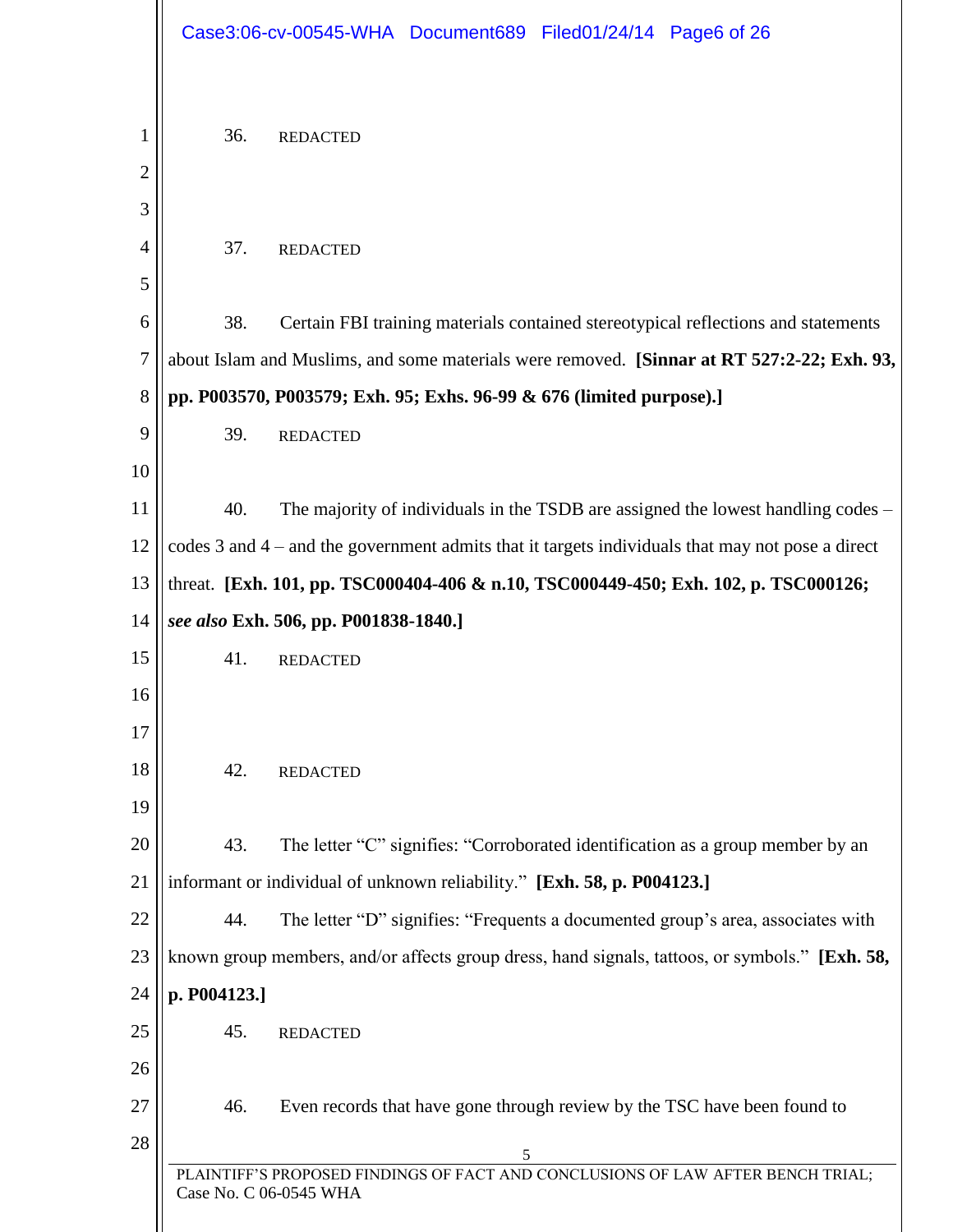| 1              | contain errors, and auditors have identified numerous errors and inconsistencies in TSDB records          |
|----------------|-----------------------------------------------------------------------------------------------------------|
| $\overline{2}$ | since the TSC was created in 2003. [Exh. 101, pp. TSC000409-410, TSC000469-475; Exh.                      |
| 3              | 102, pp. TSC000096-97, TSC000100, TSC000105-107, TSC000109-112, TSC000157-158,                            |
| 4              | TSC000170-171 & n.64; Exh. 508, pp. TSC000003, TSC0000010, TSC0000012-13.]                                |
| 5              | The Effect of the Government's Policies on Dr. Ibrahim - Interviewed by FBI                               |
| 6              | 47.<br>Kelley and Special Agent Amy Richardson interviewed Dr. Ibrahim at her home                        |
| 7              | on December 23, 2004. [Kelley at RT 369:7-11; Exhs. 4, 71 & 116.] REDACTED                                |
| 8              |                                                                                                           |
| 9              | 48.<br>At that time, Dr. Ibrahim's student visa was valid until January 11, 2007. [Dep.                   |
| 10             | of R. Ibrahim at 213:1-214:3, 214:19-215:4.]                                                              |
| 11             | Kelley claimed not to know why "INS" had asked him to speak to Dr. Ibrahim,<br>49.                        |
| 12             | but volunteered that possibly it was because she was from Malaysia, and Malaysia is blacklisted           |
| 13             | by the government. [Dep. of R. Ibrahim at 45:2-3, 45:6, 45:10, 45:12-13, 45:22-24, 46:1,                  |
| 14             | 51:16-17, 51:19, 51:21-23, 51:25, 80:1-2, 80:4, 80:6-7, 80:9.]                                            |
| 15             | 50.<br>Agent Kelley asked Dr. Ibrahim about Jemaah Islamiyah, a terrorist organization                    |
| 16             | that she only knew about from publicly available news sources. [Dep. of R. Ibrahim at 52:10-              |
| 17             | 11, 52:13, 52:15-16, 52:18; RT at 549:1-550:7 & Exh. 13, p. 1.]                                           |
| 18             | 51.<br>Agent Kelley also asked about Dr. Ibrahim's upcoming travel plans to a                             |
| 19             | conference in Hawaii, her upcoming travel plans to Malaysia, her thesis work, her plans after             |
| 20             | graduation, her future travel plans, her husband, her husband's travel, and her involvement with          |
| 21             | the Muslim community in the Bay Area. [Dep. of R. Ibrahim at 49:8-10, 49:12, 49:20-22,                    |
| 22             | 50:1-11, 50:16-23, 50:25, 51:2-3, 51:5, 54:14-15, 54:17, 55:1-4, 55:6, 56:8-9, 56:11, 56:13-14,           |
| 23             | 58:11-12, 58:14, 58:23-59:1, 59:3, 59:16-17, 59:19, 60:22-25, 61:2, 61:18-21, 61:23, 62:17-18,            |
| 24             | 62:20, 69:11-12, 69:14-16, 69:18-20, 69:22-23, 70:18-21, 70:23, 71:21-22, 71:24, 72:1-3, 72:5,            |
| 25             | 74:22-23, 74:25, 77:5-7, 77:9; Kelley at RT 372:6-375:7, Exhs. 4, 71, & 116.]                             |
| 26             | Kelley reported the interview inaccurately in many respects. [Dep. of R.<br>52.                           |
| 27             | <b>Ibrahim at 81:15-86:12.]</b>                                                                           |
| 28             | 6                                                                                                         |
|                | PLAINTIFF'S PROPOSED FINDINGS OF FACT AND CONCLUSIONS OF LAW AFTER BENCH TRIAL;<br>Case No. C 06-0545 WHA |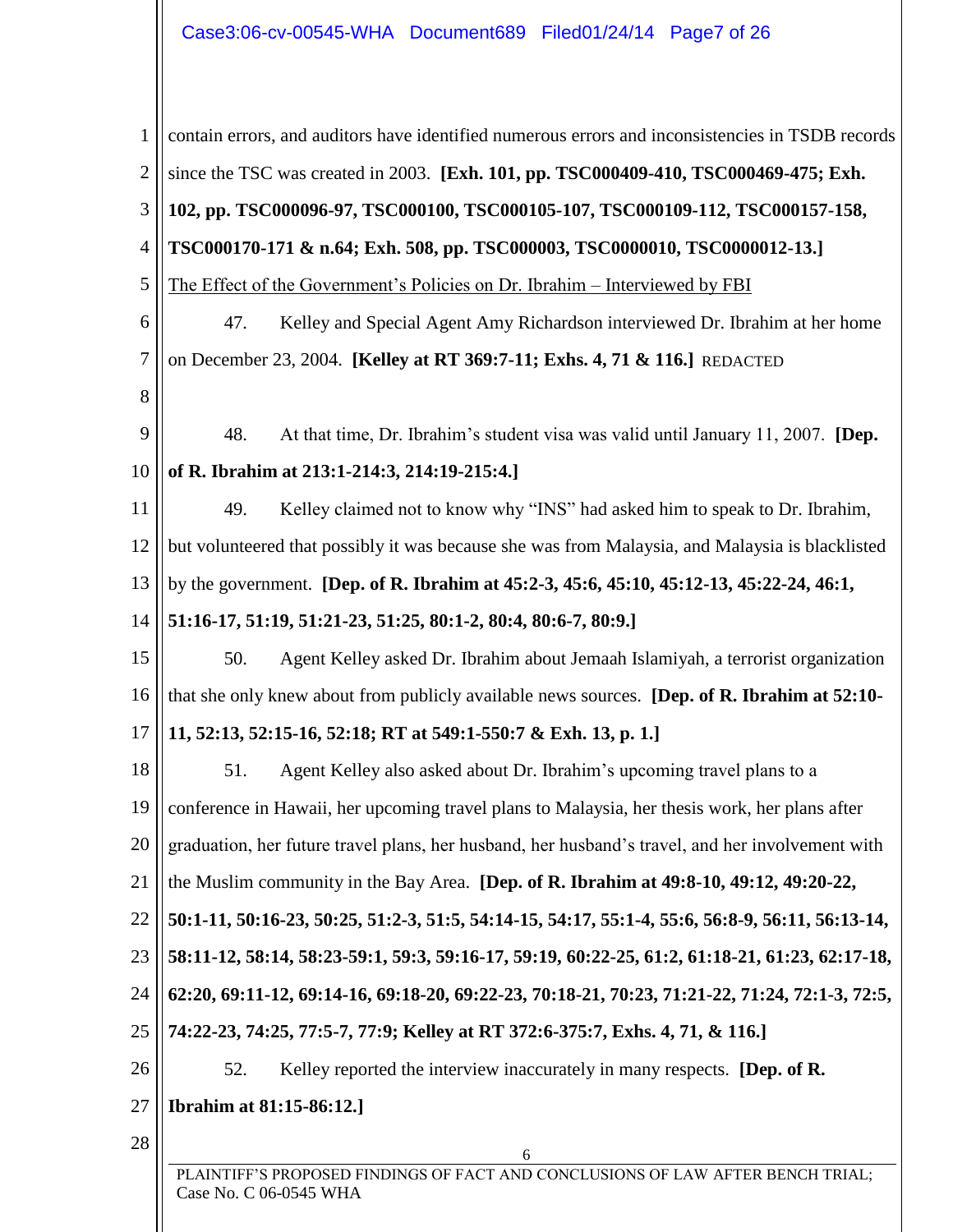| 1              | A FOIA version of Kelley's summary of the interview, stamped "unclassified,"<br>53.                       |
|----------------|-----------------------------------------------------------------------------------------------------------|
| $\overline{2}$ | identifies three file numbers: (1) 315B-SF-137113-302-1; (2) 315B-SF-137006-19; and (3)                   |
| 3              | 315B-SF-137113-8. [Kelley at RT 370:8-371:11; Exh. 4, p. P000774.]                                        |
| $\overline{4}$ | File number "315" refers to international terrorism investigations. [Exh. 516, p.<br>54.                  |
| 5              | 4; Kelley at RT 371:19-372:4; Lubman at RT 339:8-10.]                                                     |
| 6              | 55.<br>Defendants' publicly stated policy is that all main international terrorist subjects               |
| 7              | for both full and preliminary investigations in the 315 classification are nominated for entry into       |
| 8              | the TSDB and its supported systems. [Exh. 506, p. P001863; Exh. 508, p. TSC000007;                        |
| 9              | Lubman at RT 338:1-13; Kahn at RT 395:9-397:22.]                                                          |
| 10             | 56.<br><b>REDACTED</b>                                                                                    |
| 11             |                                                                                                           |
| 12             |                                                                                                           |
| 13             |                                                                                                           |
| 14             | The TSDB and its associated databases have been used as an investigative tool by<br>57.                   |
| 15             | the FBI and other government agencies. [Kahn at RT 411:8-25; Exh. 8, p. NCTC000071;                       |
| 16             | Exh. 4; Exh. 71; Exh. 101, p. TSC000405-406; Exh. 238, pp. P006562, P006606, P006608.]                    |
| 17             | The Effect of the Government's Policies on Dr. Ibrahim - January 2-3, 2005                                |
| 18             | 58.<br>On January 2, 2005, Dr. Ibrahim arrived at San Francisco Airport with her then-                    |
| 19             | fourteen-year-old daughter, Rafeah. [Dep. of R. Ibrahim at 86:20-23, 91:3-7, 93:2-9.]                     |
| 20             | She was still recovering from surgery and had requested wheelchair assistance.<br>59.                     |
| 21             | [Dep. of R. Ibrahim at 90:21-24, 93:10-15, 94:14-16, 102:8-10, 102:12, 102:19-103:9.]                     |
| 22             | 60.<br>When Dr. Ibrahim attempted to check in at the United Airlines counter for her                      |
| 23             | flight to Kona, Hawaii, Dr. Ibrahim was told she was going to be arrested. [Dep. of R. Ibrahim            |
| 24             | at 105:4-5, 105:7, 106:22-23, 106:25-107:2, 107:4-6, 107:8-10.]                                           |
| 25             | Everyone at the United counter, including the United employees, about 50 people<br>61.                    |
| 26             | in line, and Rafeah, saw Dr. Ibrahim get arrested and led away in handcuffs. [Dep. of R.                  |
| 27             | Ibrahim at 107:17-24, 109:18-110:6.]                                                                      |
| 28             | 7                                                                                                         |
|                | PLAINTIFF'S PROPOSED FINDINGS OF FACT AND CONCLUSIONS OF LAW AFTER BENCH TRIAL;<br>Case No. C 06-0545 WHA |
|                |                                                                                                           |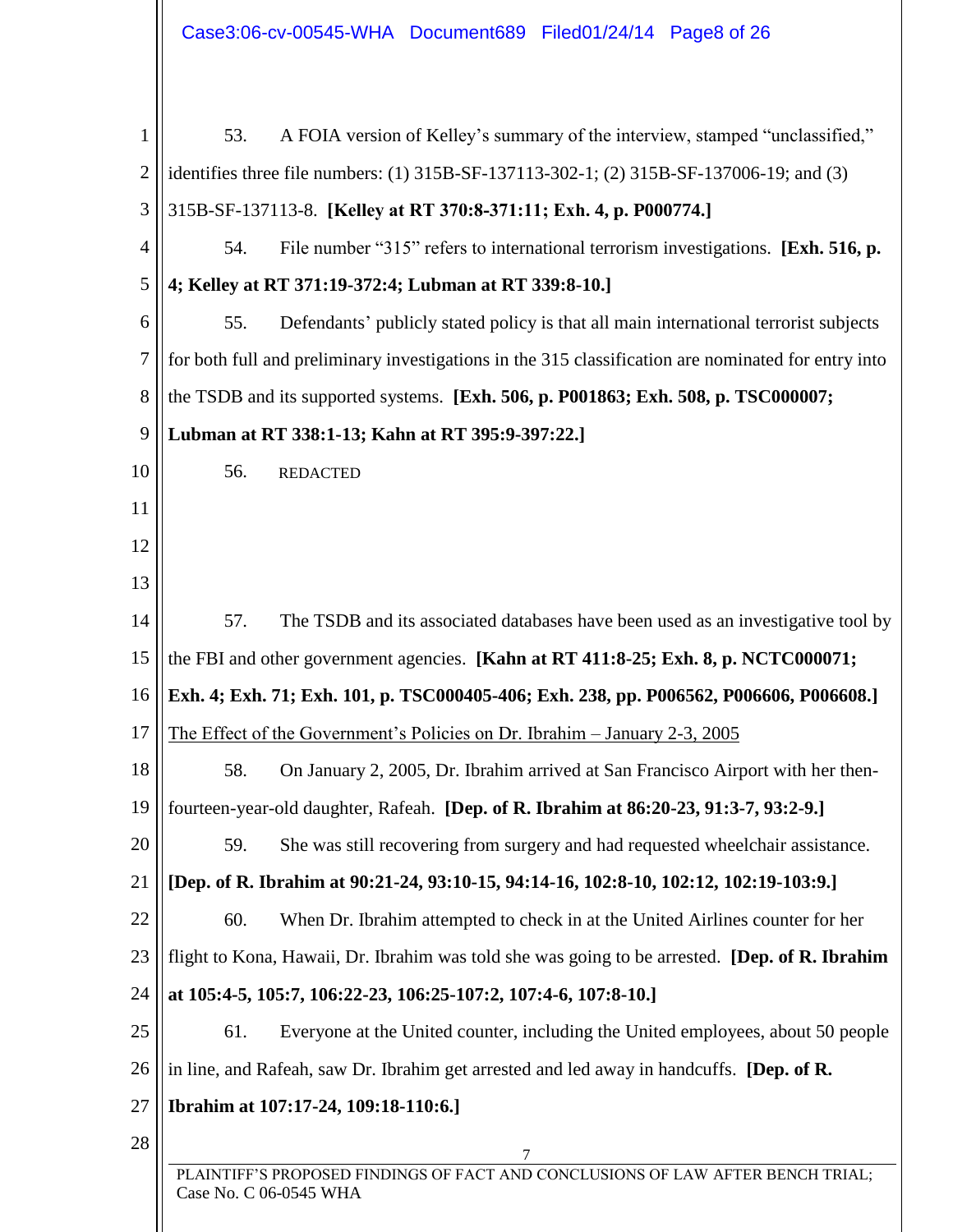8 PLAINTIFF'S PROPOSED FINDINGS OF FACT AND CONCLUSIONS OF LAW AFTER BENCH TRIAL; Case No. C 06-0545 WHA 1 2 3 4 5 6 7 8 9 10 11 12 13 14 15 16 17 18 19 20 21 22 23 24 25 26 27 28 62. As a Muslim, Dr. Ibrahim wears hijab to reflect her modesty, which she believes is required by her religion. **[Dep. of R. Ibrahim at 27:15-21.]** 63. She was transported in handcuffs to a holding cell, where she was imprisoned for approximately two hours, searched in a culturally insensitive manner, denied her medication until the paramedics were called, and denied the ability to use the restroom in private. **[Dep. of R. Ibrahim at 109:3-5, 109:7, 111:5-15, 113:20-21, 113:23, 113:25-114:12, 114:14, 114:16- 17, 114:19, 114:21-115:9, 115:14-15, 115:17, 115:19-21, 115:23, 116:13-14, 116:16-19, 116:21-117:14, 118:16-25, 122:8-9, 122:11-13, 122:15, 122:25-123:1, 123:3-7, 123:9-12, 123:14-21, 123:23, 123:25-124:2, 124:22-24, 127:20-128:1.]** 64. Although Dr. Ibrahim asked to speak to Agent Kelley, whom she believed could clear her name, and was told the FBI was coming to talk to her, no one from the FBI ever came. **[Dep. of R. Ibrahim at 119:19-20, 119:22, 119:24-25, 120:2, 120:8-9, 120:11-15, 120:17-20, 120:22, 216:24-217:8, 217:15-21.]** 65. After missing her flight, she was released without explanation. **[Dep. of R. Ibrahim at 110:7-9, 127:5-7, 128:25-129:6, 129:11-13, 129:15-16, 135:6-8; Exh. 31.]** 66. No one ever charged her with a crime, or provided any justification for the arrest, other than to say they had no choice but to arrest her while they waited for Washington D.C. to clear her. **[Dep. of R. Ibrahim at 105:19-20, 105:22-106:4, 106:22-23, 106:25-107:2, 107:4-6, 107:8-10, 128:25-129:6, 129:11-13, 129:15-21, 129:23, 130:7-8, 130:10-14, 135:9-14, 137:14- 16; Kelley at RT 375:17-19; Exh. 31;** *see also* **Exhs. 62 & 229.]** 67. Lee Korman, an Aviation Security Inspector with the DHS, met Dr. Ibrahim in the holding cell. **[Dep. of R. Ibrahim at 128:5-16.]** He told her that her name had been removed from the No-Fly List. **[Dep. of R. Ibrahim at 130:15-17, 130:19, 217:22-218:3, 218:15-20.]** 68. Although Dr. Ibrahim was allowed to fly the next day, and Mr. Korman again said the new No-Fly List did not have her name on it, certain red flags suggested that her name had not been totally cleared. **[Dep. of R. Ibrahim at 141:1-13, 141:15, 142:5-12, 142:14, 212:6-10, 219:9-16;** *see also* **Exh. 74.]**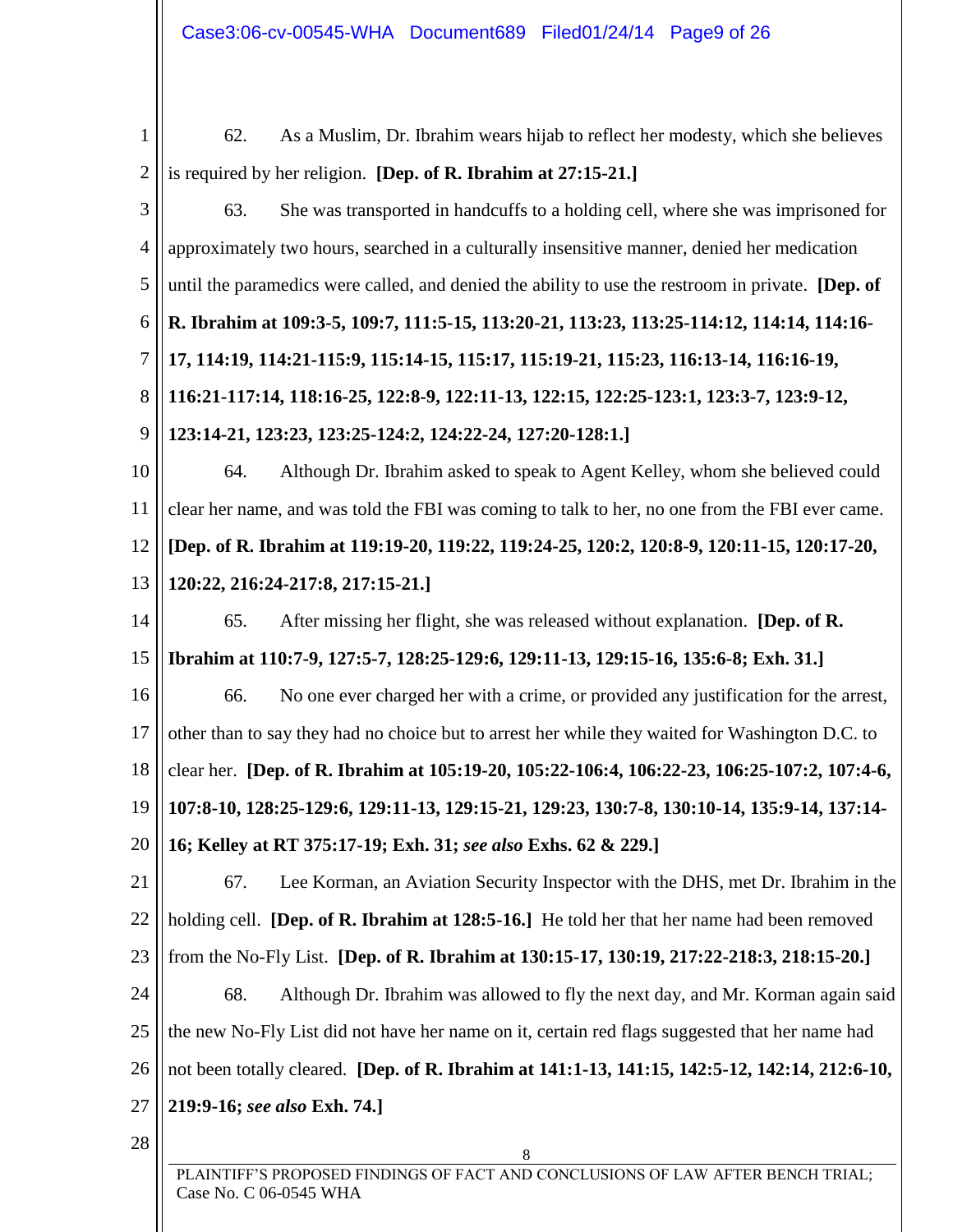| $\mathbf{1}$   | When she traveled the next day – on January 3, $2005 - Dr$ . Ibrahim was issued a<br>69.                  |
|----------------|-----------------------------------------------------------------------------------------------------------|
| $\overline{2}$ | bright red colored boarding pass. [Dep. of R. Ibrahim at 141:13, 141:15, 149:1-17.] Dr.                   |
| 3              | Ibrahim saw David Nevins of United making more phone calls before he issued her a boarding                |
| $\overline{4}$ | pass. [Dep. of R. Ibrahim at 140:19-23, 141:1-13, 141:15, 212:13-18.]                                     |
| 5              | The Effect of the Government's Policies on Dr. Ibrahim - Visa Revoked in 2005                             |
| 6              | Believing her visa was still valid, Dr. Ibrahim spent 3,000 ringgit of her own<br>70.                     |
| 7              | money on a plane ticket back to the United States. [Dep. of R. Ibrahim at 176:15-23.] At the              |
| 8              | time, this was almost her entire month's salary. [Dep. of R. Ibrahim at 176:24-177:3.]                    |
| 9              | 71.<br>In March 2005, when she attempted to board her flight at the airport in Kuala                      |
| 10             | Lumpur, she was denied boarding, told her visa had been revoked, and told there was a note by             |
| 11             | her name saying to arrest her. [Dep. of R. Ibrahim at 159:7-9, 160:25-161:4, 162:3-5, 162:7-              |
| 12             | 14, 162:16-17, 162:19-22, 164:8-9, 164:11-16 (limited purpose as to note saying to arrest                 |
| 13             | her), 165:14-15, 165:17-19, 165:21-23, 167:5-6, 167:10-13.]                                               |
| 14             | Defendants' records show that Dr. Ibrahim's visa had been revoked as of January<br>72.                    |
| 15             | 31, 2005. [Exh. 15.] Dr. Ibrahim did not learn that her visa had been revoked until she                   |
| 16             | physically arrived at the airport in Kuala Lumpur, and was denied boarding. [Dep. of R.                   |
| 17             | <b>Ibrahim at 167:10-13.</b> ]                                                                            |
| 18             | It was not until after this incident that the government drafted a letter regarding<br>73.                |
| 19             | her visa revocation. [Exh. 38, Exh. A; Exh. 224.]                                                         |
| 20             | Dr. Ibrahim's visa was revoked based on REDACTED<br>74.                                                   |
| 21             |                                                                                                           |
| 22             |                                                                                                           |
| 23             |                                                                                                           |
| 24             | 75.<br>In an attempt to clear her name, Dr. Ibrahim submitted a Passenger Identity                        |
| 25             | Verification Form (PIVF) to the TSA in March 2005. [Dep. of R. Ibrahim at 170:2-172:6;                    |
| 26             | Exhs. 39 & 76.] She did not receive a response until April 2006, several months after she filed           |
| 27             | this lawsuit. [Dep. of R. Ibrahim at 172:11-173:2; Exh. 40.]                                              |
| 28             | 9                                                                                                         |
|                | PLAINTIFF'S PROPOSED FINDINGS OF FACT AND CONCLUSIONS OF LAW AFTER BENCH TRIAL;<br>Case No. C 06-0545 WHA |
|                |                                                                                                           |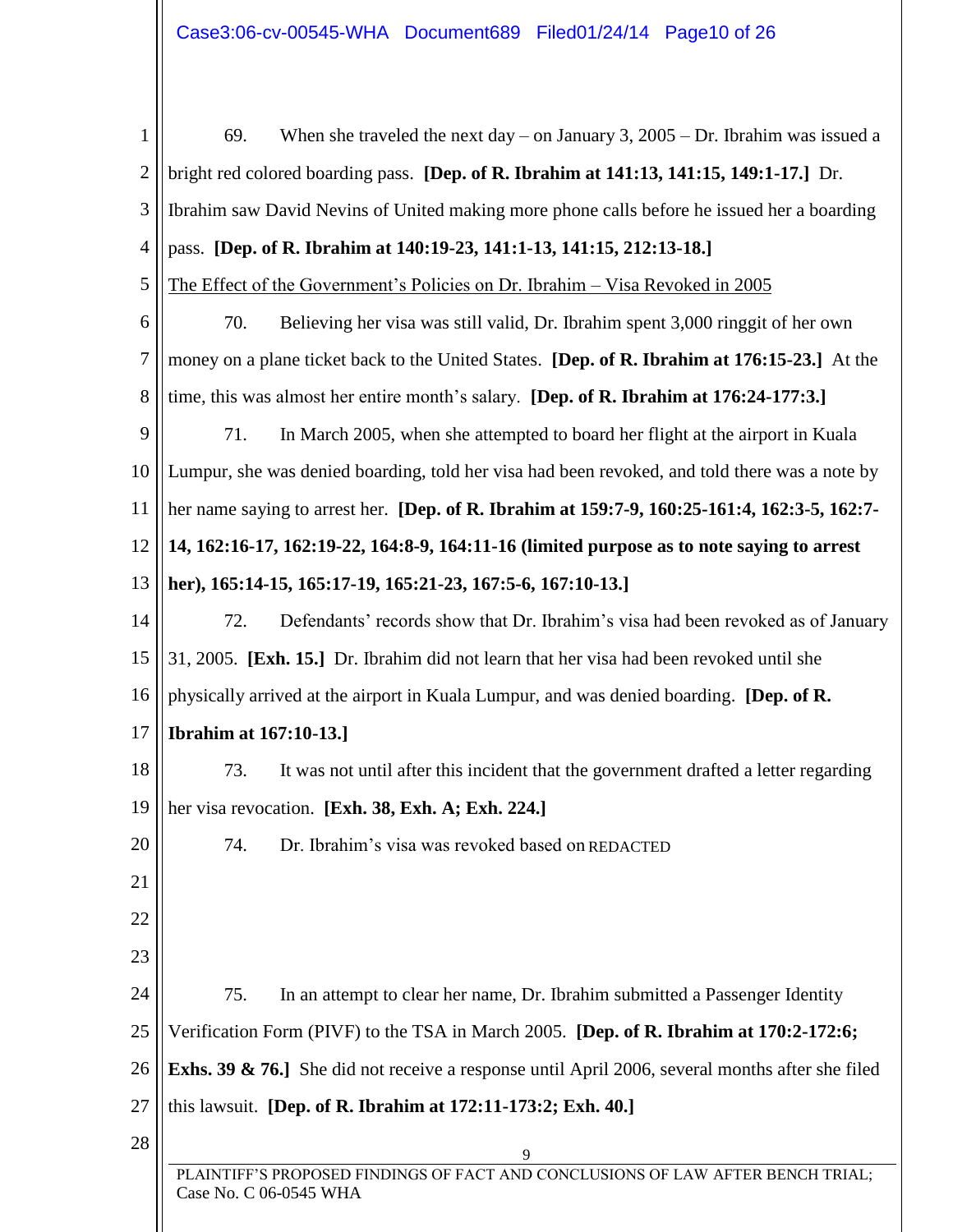| 1              | 76.                                                                                                       | The response stated, "[w] here it has been determined that a correction to records               |  |
|----------------|-----------------------------------------------------------------------------------------------------------|--------------------------------------------------------------------------------------------------|--|
| $\overline{2}$ | is warranted, these records have been modified to address any delay or denial of boarding that            |                                                                                                  |  |
| 3              | you may experience as a result of the watch list screening process." [Dep. of R. Ibrahim at               |                                                                                                  |  |
| $\overline{4}$ | 173:9-21; Exh. 40.]                                                                                       |                                                                                                  |  |
| 5              | 77.                                                                                                       | The response did not clarify Dr. Ibrahim's status. [Exh. 40.]                                    |  |
| 6              | 78.                                                                                                       | Dr. Ibrahim later received a DHS TRIP Redress Control Number, which also                         |  |
| 7              |                                                                                                           | failed to clarify her status. [Dep. of R. Ibrahim at 205:2-7, 206:5-6, 206:9-15, 206:18, 206:20- |  |
| 8              | 207:2; Exh. 48.]                                                                                          |                                                                                                  |  |
| 9              | 79.                                                                                                       | Neither DHS TRIP nor its predecessor, the PIVF, permit discovery of information                  |  |
| 10             |                                                                                                           | necessary to rebut allegations of association with terrorism. [Exhs. 517 & 519.]                 |  |
| 11             | 80.                                                                                                       | Individuals do not receive formal notice from the government that they are in the                |  |
| 12             |                                                                                                           | TSDB, and lack the ability to complain directly to the FBI or TSC. REDACTED                      |  |
| 13             |                                                                                                           | ; Kahn at RT 402:21-405:4, 415:7-25; REDACTED                                                    |  |
| 14             |                                                                                                           |                                                                                                  |  |
| 15             | 81.                                                                                                       | <b>REDACTED</b>                                                                                  |  |
| 16             |                                                                                                           |                                                                                                  |  |
| 17             |                                                                                                           |                                                                                                  |  |
| 18             | 82.                                                                                                       | <b>REDACTED</b>                                                                                  |  |
| 19             |                                                                                                           |                                                                                                  |  |
| 20             |                                                                                                           |                                                                                                  |  |
| 21             |                                                                                                           | The Effect of the Government's Policies on Dr. Ibrahim – Increased Scrutiny in 2009              |  |
| 22             | 83.                                                                                                       | In 2009, Dr. Ibrahim applied for a visa to come to the United States to give her                 |  |
| 23             |                                                                                                           | deposition and to participate in her own trial. [Dep. of R. Ibrahim at 177:6-16; Exh. 27; Exh.   |  |
| 24             |                                                                                                           | 46; Exh. 47 at P001036-1075.]                                                                    |  |
| 25             | 84.                                                                                                       | The DOS consular post in Kuala Lumpur initially rejected the application and                     |  |
| 26             |                                                                                                           | requested a Security Advisory Opinion ("SAO"), based on a hit in the CLASS database.             |  |
| 27             | [Cooper at RT 423:15-424:2, 424:6-427:17; Exh. 68.]                                                       |                                                                                                  |  |
| 28             |                                                                                                           | 10                                                                                               |  |
|                | PLAINTIFF'S PROPOSED FINDINGS OF FACT AND CONCLUSIONS OF LAW AFTER BENCH TRIAL;<br>Case No. C 06-0545 WHA |                                                                                                  |  |
|                |                                                                                                           |                                                                                                  |  |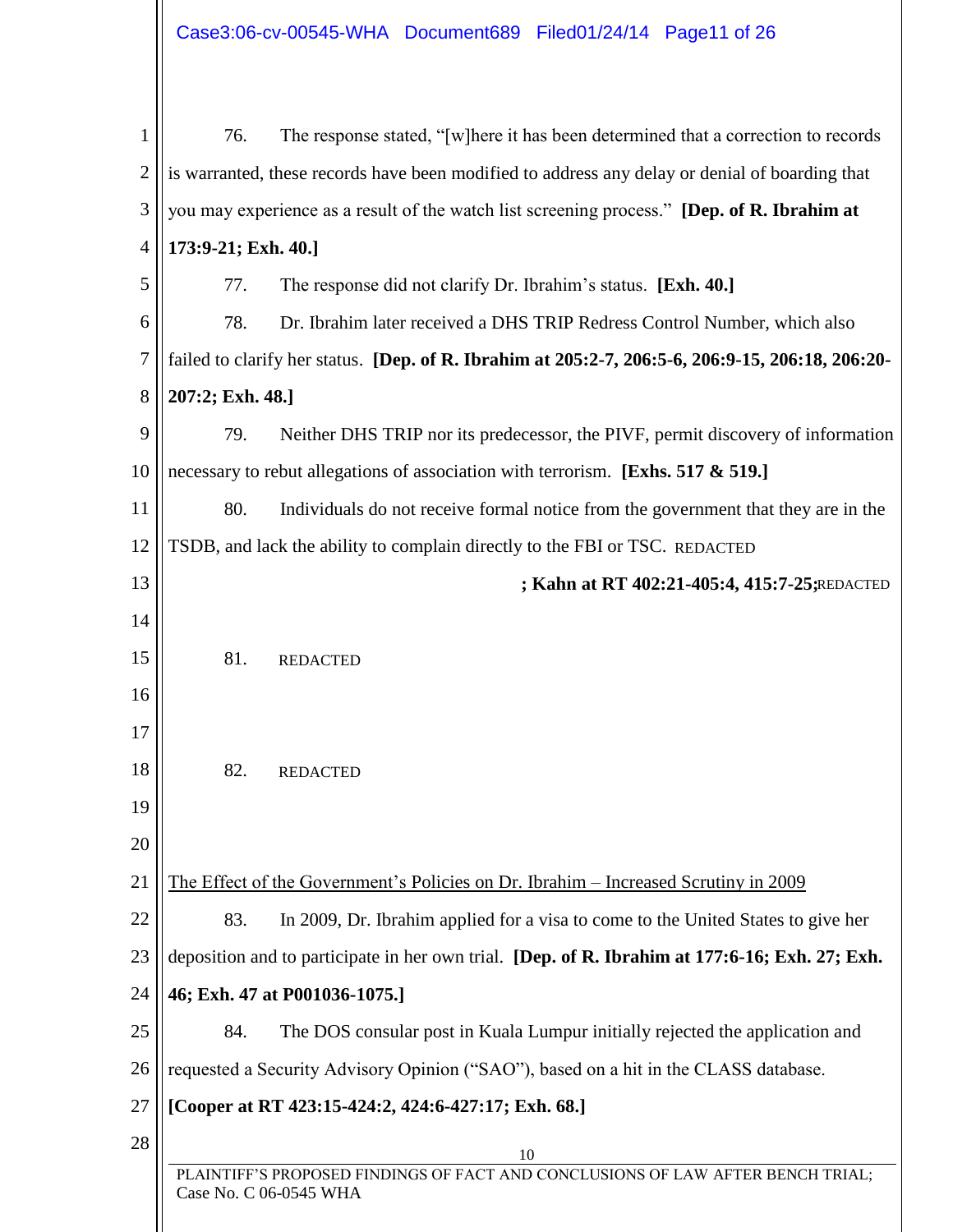|                |                        | Case3:06-cv-00545-WHA Document689 Filed01/24/14 Page12 of 26                                 |                                                                                                    |
|----------------|------------------------|----------------------------------------------------------------------------------------------|----------------------------------------------------------------------------------------------------|
| 1              | 85.                    |                                                                                              | The systems automatically run a search of the CLASS database as part of the visa                   |
| $\overline{c}$ |                        |                                                                                              | application process. [Cooper at RT 428:18-21.] The hit in CLASS is shared with DHS because         |
| 3              |                        |                                                                                              | TECS and CLASS share certain information automatically. [Cooper at RT 431:20-432:23.]              |
| 4              | 86.<br><b>REDACTED</b> |                                                                                              |                                                                                                    |
| 5              |                        |                                                                                              |                                                                                                    |
| 6              |                        |                                                                                              |                                                                                                    |
| 7              |                        |                                                                                              |                                                                                                    |
| 8              |                        |                                                                                              |                                                                                                    |
| 9              | 87.<br><b>REDACTED</b> |                                                                                              |                                                                                                    |
| 10             |                        |                                                                                              |                                                                                                    |
| 11             |                        |                                                                                              |                                                                                                    |
| 12             | 88.<br><b>REDACTED</b> |                                                                                              |                                                                                                    |
| 13             |                        |                                                                                              |                                                                                                    |
| 14             |                        |                                                                                              |                                                                                                    |
| 15             |                        |                                                                                              |                                                                                                    |
| 16             | 89.                    | Dr. Ibrahim was not provided any specific information about the information                  |                                                                                                    |
| 17             |                        |                                                                                              | supporting the revocation, and did not have the opportunity to specifically address allegations of |
| 18             |                        | which she had no notice. [Cooper at RT 449:4-16.]                                            |                                                                                                    |
| 19             | 90.<br><b>REDACTED</b> |                                                                                              |                                                                                                    |
| 20             |                        |                                                                                              |                                                                                                    |
| 21             |                        |                                                                                              |                                                                                                    |
| 22             |                        |                                                                                              |                                                                                                    |
| 23             | 91.                    |                                                                                              | When Dr. Ibrahim asked what that section meant, a DOS representative wrote the                     |
| 24             |                        | word "terrorist" on the denial letter, in front of her. [Dep. of R. Ibrahim at 195:10-196:9, |                                                                                                    |
| 25             |                        | 199:19-201:3, 201:5-10; Exh. 47, p. P001033.]                                                |                                                                                                    |
| 26             | 92.                    | The box stating "You are eligible to apply for a waiver of the ground(s) of                  |                                                                                                    |
| 27             |                        | ineligibility" has not been checked on the first page of Exhibit 47. [Cooper at RT 698:15-   |                                                                                                    |
| 28             |                        | 11                                                                                           |                                                                                                    |
|                | Case No. C 06-0545 WHA |                                                                                              | PLAINTIFF'S PROPOSED FINDINGS OF FACT AND CONCLUSIONS OF LAW AFTER BENCH TRIAL;                    |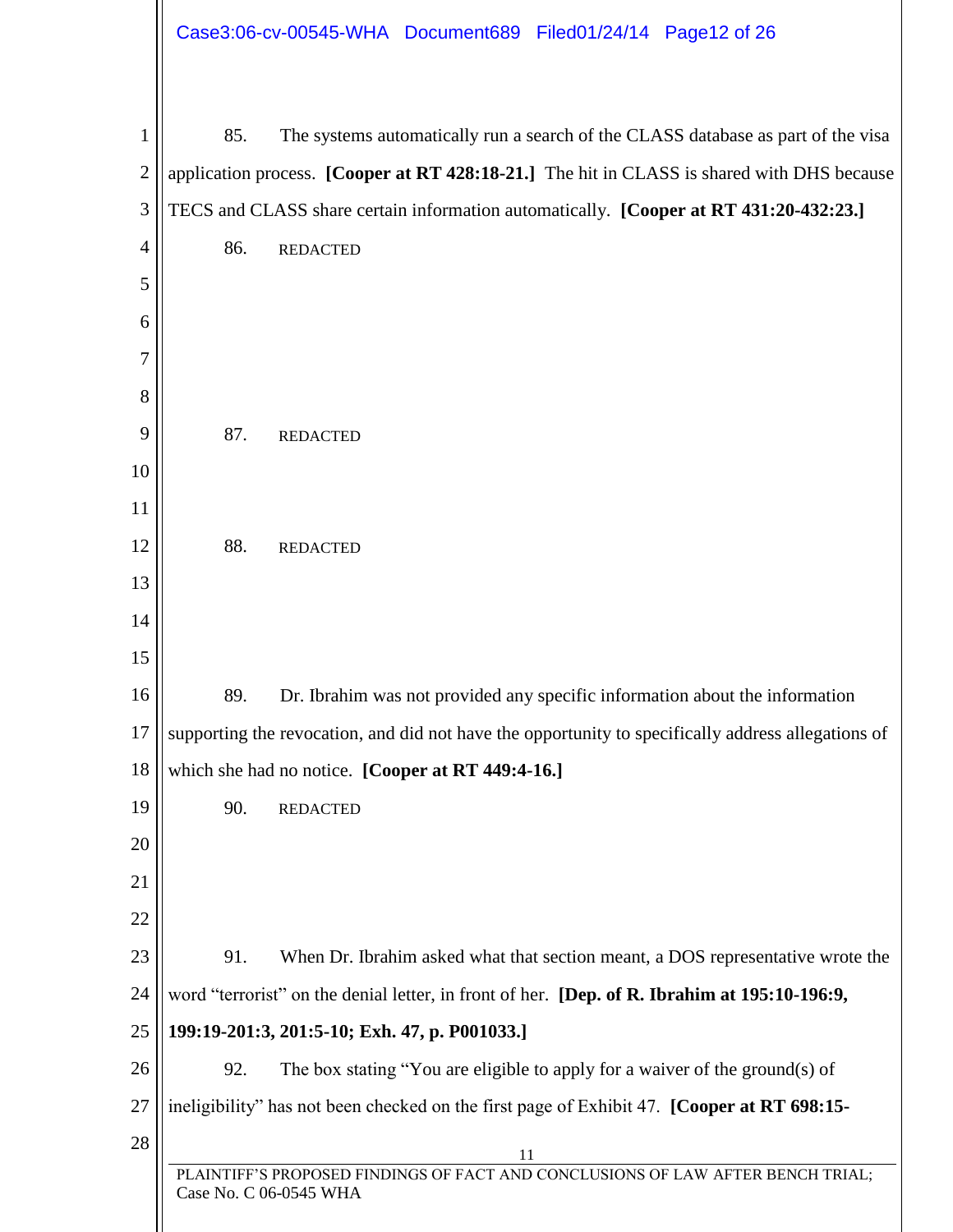### 1 **701:14; Exh. 47, p. P001033.]**

| $\overline{2}$ | 93.                                                                                 | The government denied Dr. Ibrahim's visa to travel to the United States to                         |  |
|----------------|-------------------------------------------------------------------------------------|----------------------------------------------------------------------------------------------------|--|
| 3              | provide deposition testimony in this case. [Exh. 47.]                               |                                                                                                    |  |
| $\overline{4}$ | 94.<br>Because Dr. Ibrahim could not travel to the United States, she was forced to |                                                                                                    |  |
| 5              |                                                                                     | decline an invitation to a conference, and had to explain to her superiors at UPM the reason she   |  |
| 6              |                                                                                     | could not go. [Ibrahim at RT 208:7-210:3.]                                                         |  |
| 7              | 95.                                                                                 | Dr. Ibrahim was embarrassed by having to disclose to her colleagues that she                       |  |
| 8              |                                                                                     | could not travel to the United State – a fact not known to her staff until that point – and had to |  |
| 9              |                                                                                     | send a junior officer to attend the conference in her place. [Ibrahim at RT 210:4-211:25.]         |  |
| 10             | 96.                                                                                 | Dr. Ibrahim has a continuing need to travel to the United States to work on her                    |  |
| 11             |                                                                                     | projects. [Dep. of R. Ibrahim at 221:10-222:18, 222:23-223:6, 223:17-224:11, 224:14-               |  |
| 12             | 226:21.]                                                                            |                                                                                                    |  |
| 13             | 97.                                                                                 | Dr. Ibrahim requires travel to the United States in order to commercialize her                     |  |
| 14             |                                                                                     | inventions and interact with venture capitalists. [Dep. of R. Ibrahim at 227:15-228:1.]            |  |
| 15             | 98.                                                                                 | Dr. Ibrahim considers the United States her second home. [Dep. of R. Ibrahim                       |  |
| 16             | at 207:16-23, 208:2-5.]Ib                                                           |                                                                                                    |  |
| 17             |                                                                                     | Dr. Ibrahim's Watchlist Status                                                                     |  |
| 18             | 99.                                                                                 | As of January 2, 2005, Dr. Ibrahim REDACTED                                                        |  |
| 19             |                                                                                     |                                                                                                    |  |
| 20             | 100.                                                                                | <b>REDACTED</b>                                                                                    |  |
| 21             |                                                                                     |                                                                                                    |  |
| 22             | 101.                                                                                | <b>REDACTED</b>                                                                                    |  |
| 23             |                                                                                     |                                                                                                    |  |
| 24             | 102.                                                                                | <b>REDACTED</b>                                                                                    |  |
| 25             |                                                                                     |                                                                                                    |  |
| 26             |                                                                                     |                                                                                                    |  |
| 27             |                                                                                     |                                                                                                    |  |
| 28             |                                                                                     | 12                                                                                                 |  |
|                | Case No. C 06-0545 WHA                                                              | PLAINTIFF'S PROPOSED FINDINGS OF FACT AND CONCLUSIONS OF LAW AFTER BENCH TRIAL;                    |  |
|                |                                                                                     |                                                                                                    |  |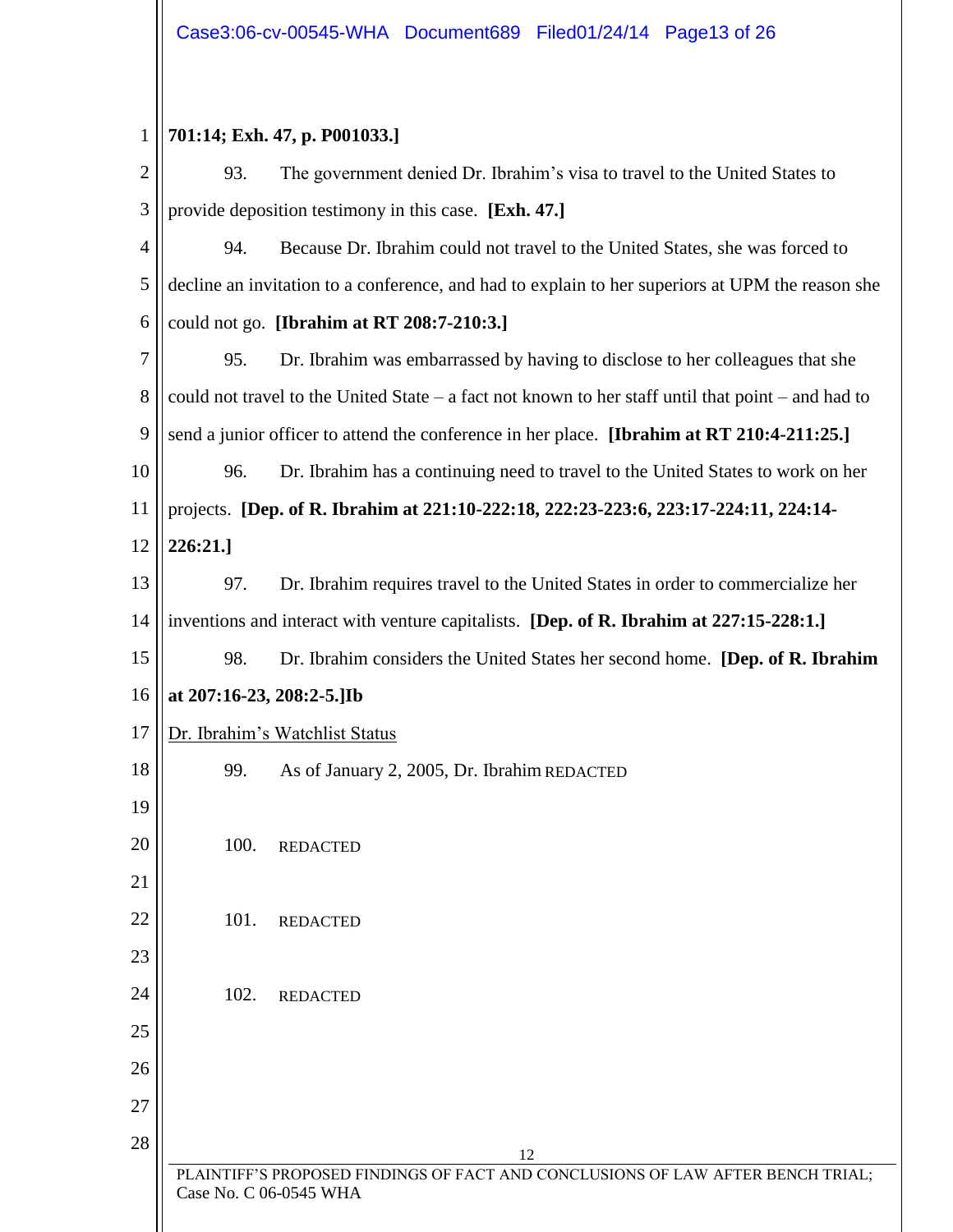|                  |      |                            | Case3:06-cv-00545-WHA Document689 Filed01/24/14 Page14 of 26 |                                                                                 |
|------------------|------|----------------------------|--------------------------------------------------------------|---------------------------------------------------------------------------------|
|                  |      |                            |                                                              |                                                                                 |
| $\mathbf{1}$     | 103. | Defendants assert REDACTED |                                                              |                                                                                 |
| $\overline{2}$   |      |                            |                                                              |                                                                                 |
| 3                |      |                            |                                                              |                                                                                 |
| $\overline{4}$   |      |                            |                                                              |                                                                                 |
| 5                |      |                            |                                                              |                                                                                 |
| 6                | 104. | In 2006, REDACTED          |                                                              |                                                                                 |
| $\boldsymbol{7}$ |      |                            |                                                              |                                                                                 |
| $8\,$            |      |                            |                                                              |                                                                                 |
| $\boldsymbol{9}$ |      |                            |                                                              |                                                                                 |
| 10               | 105. | Defendants claim REDACTED  |                                                              |                                                                                 |
| 11               |      |                            |                                                              |                                                                                 |
| 12               | 106. | <b>REDACTED</b>            |                                                              |                                                                                 |
| 13               |      |                            |                                                              |                                                                                 |
| 14               |      |                            |                                                              |                                                                                 |
| 15               |      |                            |                                                              |                                                                                 |
| 16               | 107. | <b>REDACTED</b>            |                                                              |                                                                                 |
| 17               |      |                            |                                                              |                                                                                 |
| 18               | 108. | <b>REDACTED</b>            |                                                              |                                                                                 |
| 19               |      |                            |                                                              |                                                                                 |
| 20               | 109. | <b>REDACTED</b>            |                                                              |                                                                                 |
| 21               |      |                            |                                                              |                                                                                 |
| 22               |      |                            |                                                              |                                                                                 |
| $23\,$           |      |                            |                                                              |                                                                                 |
| 24               | 110. | <b>REDACTED</b>            |                                                              |                                                                                 |
| $25\,$           |      |                            |                                                              |                                                                                 |
| 26<br>27         |      |                            |                                                              |                                                                                 |
| 28               | 111. | <b>REDACTED</b>            |                                                              |                                                                                 |
|                  |      |                            | 13                                                           | PLAINTIFF'S PROPOSED FINDINGS OF FACT AND CONCLUSIONS OF LAW AFTER BENCH TRIAL; |
|                  |      | Case No. C 06-0545 WHA     |                                                              |                                                                                 |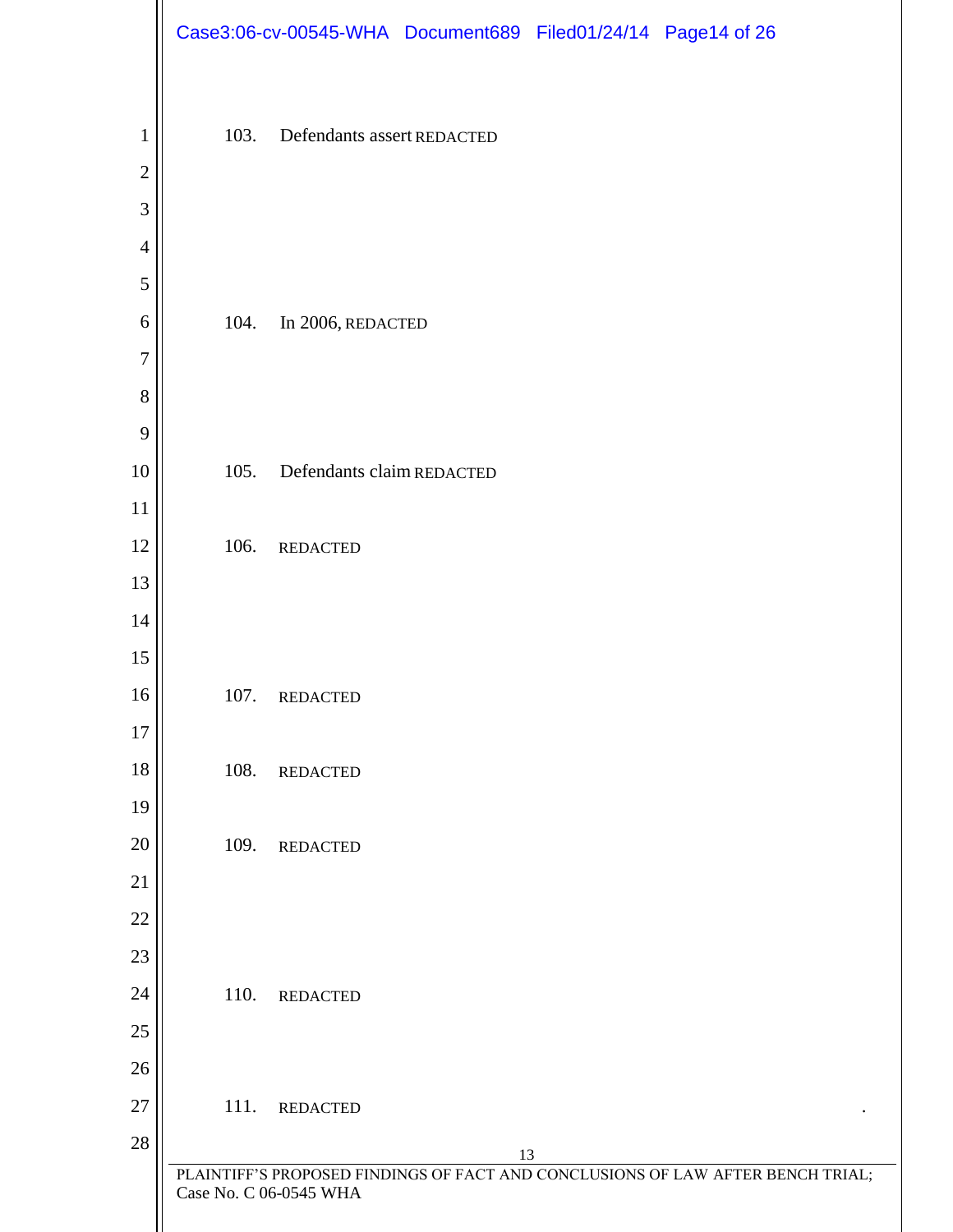## Case3:06-cv-00545-WHA Document689 Filed01/24/14 Page15 of 26

| 1              | <b>REDACTED</b>                                                                                           |
|----------------|-----------------------------------------------------------------------------------------------------------|
| $\overline{2}$ | Individuals do not receive notice from DOS that they have been placed in<br>112.                          |
| 3              | CLASS. [Cooper at RT 464:4-6.] Outside of the visa application process, individuals have no               |
| $\overline{4}$ | opportunity to contest their placement in CLASS. [Cooper at RT 464:7-20.]                                 |
| 5              | An individual who was denied a visa because of watchlisting would not be told<br>113.                     |
| 6              | that he or she was denied because of watchlisting. [Lubman at RT 607:22-608:15.]                          |
| 7              | 114.<br><b>REDACTED</b>                                                                                   |
| 8              |                                                                                                           |
| 9              |                                                                                                           |
| 10             |                                                                                                           |
| 11             | 115.<br>Even if plaintiff had a visa, she would still be screened through the TECS system                 |
| 12             | by Customs and Border Patrol (CBP) before entry. [Lubman at RT 620:3-14.]                                 |
| 13             | 116.<br><b>REDACTED</b>                                                                                   |
| 14             |                                                                                                           |
| 15             |                                                                                                           |
| 16             |                                                                                                           |
| 17             | 117.<br><b>REDACTED</b>                                                                                   |
| 18             |                                                                                                           |
| 19             | Being watchlisted in the TSDB affects travel because the final rule for the<br>118.                       |
| 20             | government's Secure Flight program allows the government to check against the full TSDB, not              |
| 21             | just the No Fly or Selectee List. [Kahn at RT 398:15-399:6; Exh. 522.]                                    |
| 22             | 119.<br><b>REDACTED</b>                                                                                   |
| 23             |                                                                                                           |
| 24             |                                                                                                           |
| 25             |                                                                                                           |
| 26             | 120.<br>Airlines carrying passengers to the United States are required to screen them                     |
| 27             | before they board, REDACTED                                                                               |
| 28             | 14                                                                                                        |
|                | PLAINTIFF'S PROPOSED FINDINGS OF FACT AND CONCLUSIONS OF LAW AFTER BENCH TRIAL;<br>Case No. C 06-0545 WHA |
|                |                                                                                                           |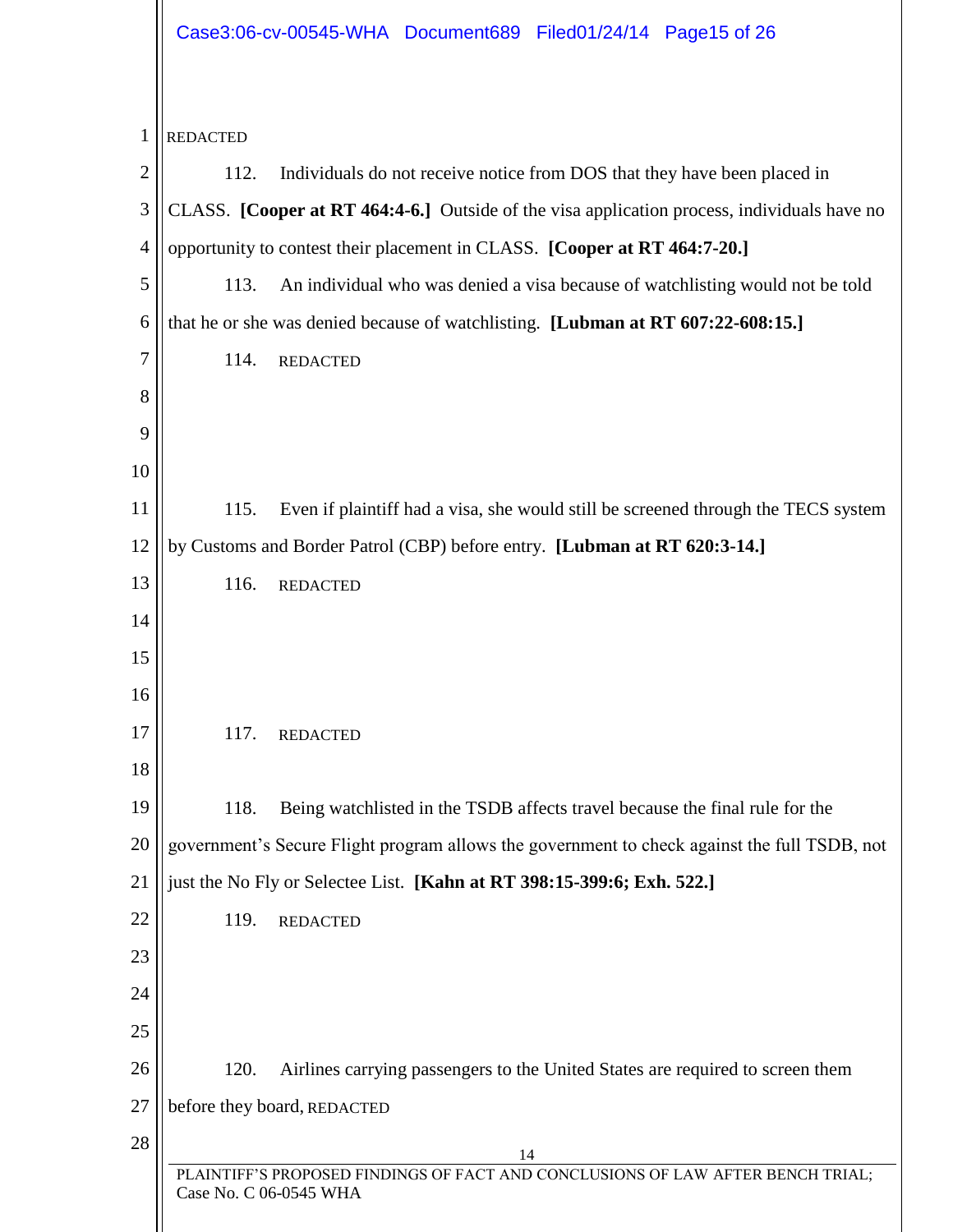|                | Case3:06-cv-00545-WHA Document689 Filed01/24/14 Page16 of 26                                              |
|----------------|-----------------------------------------------------------------------------------------------------------|
| $\mathbf{1}$   | <b>REDACTED</b>                                                                                           |
| 2              | 121.<br><b>REDACTED</b>                                                                                   |
| 3              | the NTC sent an email to Philippine Airlines with the subject line "Possible"                             |
| $\overline{4}$ | No-Board Request, PNR, WND, YJS." [Dugan at RT 807:7-809:6.]                                              |
| 5              | 122.<br><b>REDACTED</b>                                                                                   |
| 6              |                                                                                                           |
| 7              |                                                                                                           |
| 8              | 123.<br>The no-board recommendation caused Ms. Mustafa Kamal not to board her flight                      |
| 9              | in Kuala Lumpur, because she was told she would be denied boarding in Manila. [Declaration]               |
| 10             | of Raihan Mustafa Kamal (Docket No. 651, ¶¶ 11-19.]                                                       |
| 11             | Defendants provided her a "travel letter," which is addressed to the carrier, not the<br>124.             |
| 12             | entity who would admit a U.S. citizen to the United States. [Dugan at RT 830:20-831:20.]                  |
| 13             | 125.<br><b>DHS</b> knew REDACTED                                                                          |
| 14             | [RT at $840:20-841:15$ .]                                                                                 |
| 15             | 126.<br><b>REDACTED</b>                                                                                   |
|                | 16    [Lubman at RT 301:10-302:2.]                                                                        |
| 17             | Dr. Ibrahim applied for a visa to testify in this case at trial. [Cooper at RT<br>127.                    |
| 18             | 689:13-15.1                                                                                               |
| 19             | 128.<br><b>REDACTED</b>                                                                                   |
| 20             |                                                                                                           |
| 21             |                                                                                                           |
| 22             |                                                                                                           |
| 23             | <b>CONCLUSIONS OF LAW</b>                                                                                 |
| 24             | Fifth Amendment Right to Procedural Due Process                                                           |
| 25             | "A procedural due process claim has two distinct elements: (1) a deprivation of a<br>1.                   |
| 26             | constitutionally protected liberty or property interest, and (2) a denial of adequate procedural          |
| 27             | protections." <i>Hufford v. McEnaney</i> , 249 F.3d 1142, 1150 (9th Cir. 2001) (internal quotation        |
| 28             | 15                                                                                                        |
|                | PLAINTIFF'S PROPOSED FINDINGS OF FACT AND CONCLUSIONS OF LAW AFTER BENCH TRIAL;<br>Case No. C 06-0545 WHA |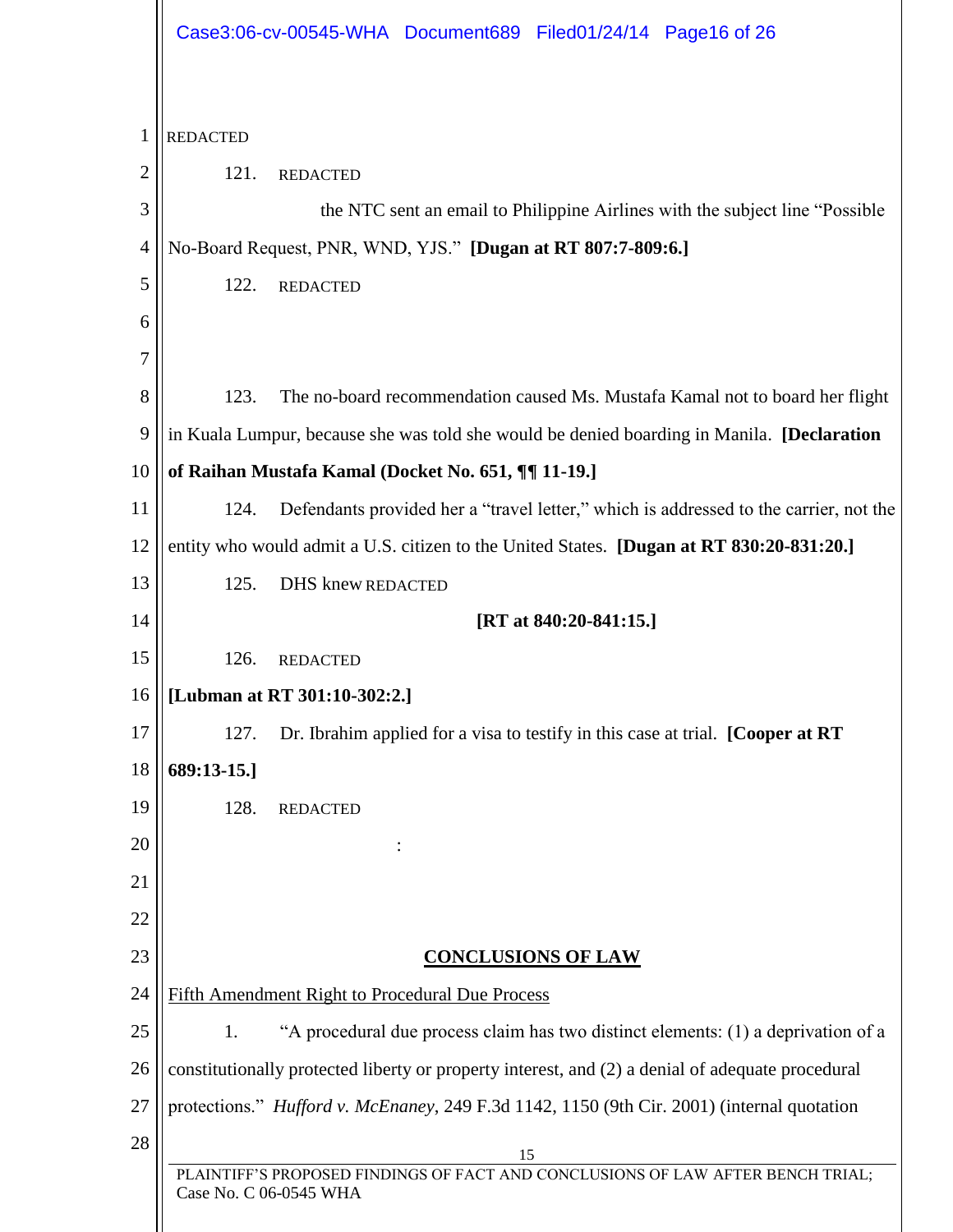#### Case3:06-cv-00545-WHA Document689 Filed01/24/14 Page17 of 26

1 2 3 4 5 marks omitted). Even in the face of national security concerns, due process requires "notice of the factual basis for [the aggrieved party's] classification, and a fair opportunity to rebut the Government's factual assertions before a neutral decisionmaker." *Hamdi v. Rumsfeld*, 542 U.S. 507, 533 (2004) (plurality), *superseded by statute on other grounds as noted in Gherebi v. Obama*, 609 F. Supp. 2d 43, 50 (D.D.C. 2009).

6 7 8 9 10 11 2. The due process balancing test under *Mathews v. Eldridge*, 424 U.S. 319, 335 (1976) weighs: (1) the private interest that will be affected by the official act, (2) the risk of an erroneous deprivation of such interest through the procedures used and the probable value of additional procedural safeguards; and (3) the Government's interest, including the function involved and the fiscal and administrative burdens that the additional procedural requirement would entail.

12 13 14 15 16 17 18 19 20 21 22 23 24 25 3. The placement of Dr. Ibrahim's identity on terrorist watchlists without an adequate means for redress violates her recognized liberty and property interests. (Facts 1-128.) a. The right to international travel is a constitutionally protected liberty interest under the Due Process Clause of the Fifth Amendment. *Aptheker v. Secretary of State*, 378 U.S. 500, 505, 514 (1964). Dr. Ibrahim has a continuing right to travel internationally under the Due Process Clause of the Fifth Amendment, due to her significant voluntary connection with the United States. *Ibrahim v. Dep't of Homeland Sec.*, 669 F.3d 983, 994-97 (9th Cir. 2012) ("*Ibrahim II*"). t , violated Dr. Ibrahim's liberty interest in the right to international travel. (Facts 19-128.) b. "[T]he paradigmatic liberty interest under the due process clause is freedom from incarceration." *Oviatt v. Pearce*, 954 F.2d 1470, 1474 (9th Cir. 1992); *see also Hamdi*, 542 U.S. at 529. REDACTED violated Dr. Ibrahim's liberty interest in freedom from incarceration. (Facts 58-68.) **IREDACTED** 

26 27 c. Laws that deprive individuals of liberty or property interests based simply on their associations, memberships, and beliefs violate the First Amendment. *See, e.g., Cole v.* 

28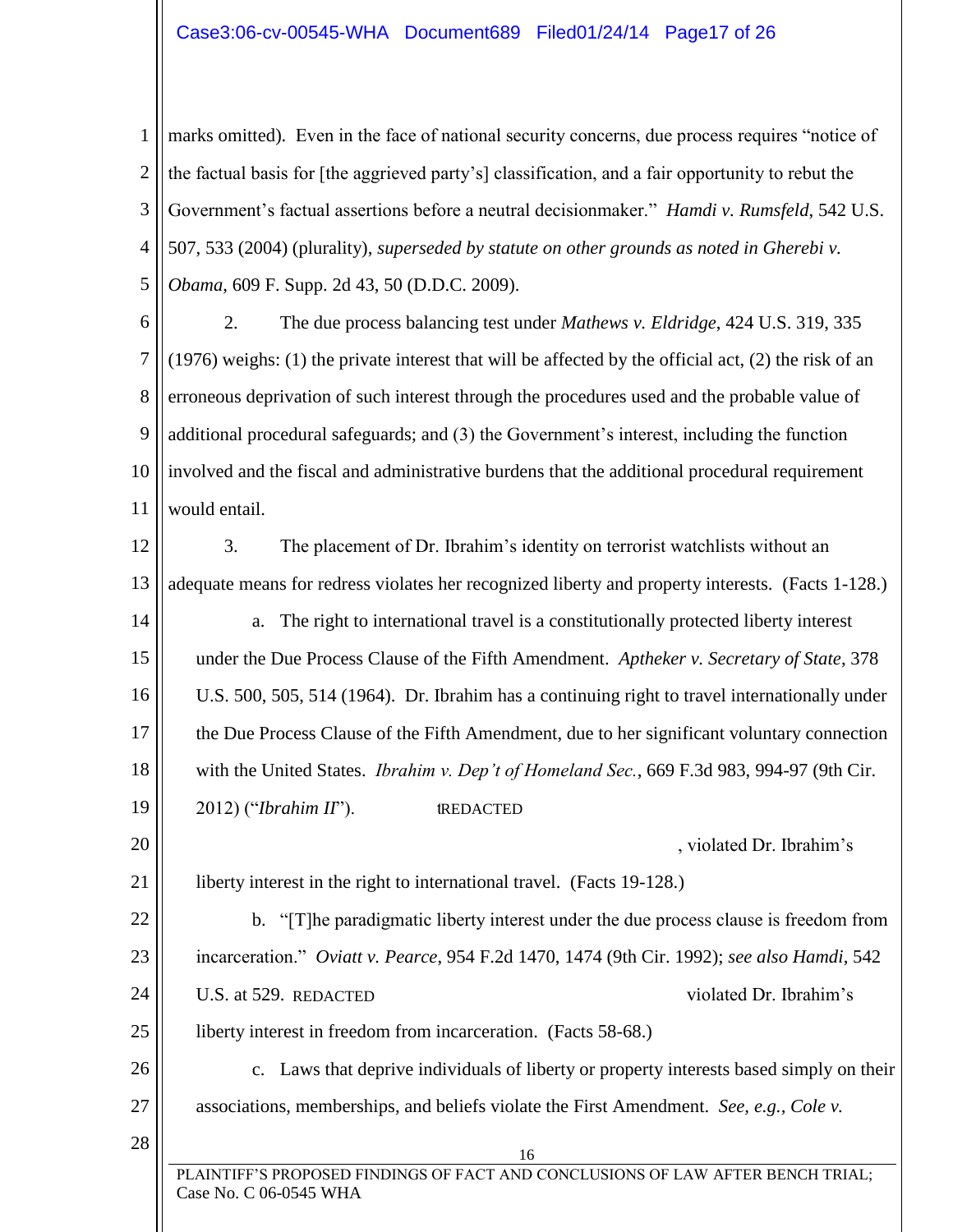| $\mathbf 1$    | Richardson, 405 U.S. 676, 680 (1972); In re Stolar, 401 U.S. 23, 30-31 (1971); Cummings v.                |
|----------------|-----------------------------------------------------------------------------------------------------------|
| $\overline{2}$ | Hampton, 485 F.2d 1153, 1154-56 (9th Cir. 1973).<br><b>REDACTED</b>                                       |
| 3              | violated Dr. Ibrahim's liberty interest in free association with other                                    |
| 4              | Muslims and with her family members. (Facts 21-25, 38, 43-44, 51, 62.)                                    |
| 5              | The right to pursue a profession is a protected liberty interest. See Sagana v.<br>d.                     |
| 6              | Tenorio, 384 F.3d 731, 742-43 (9th Cir. 2004); Lester v. Parker, 235 F.2d 787, 788-90 (9th                |
| 7              | Cir. 1956) (per curiam); Greene v. McElroy, 360 U.S. 474, 492 (1959).<br><b>REDACTED</b>                  |
| 8              | violated Dr. Ibrahim's liberty interest in freedom to                                                     |
| 9              | pursue the occupation of her choice. (Facts 94-98.)                                                       |
| 10             | e. Possession of money is a recognized property interest. See Vance v. Barrett, 345                       |
| 11             | F.3d 1083, 1088, n.6 (9th Cir. 2003) (citing Mahers v. Halford, 76 F.3d 951, 954 (8th Cir.                |
| 12             | 1996); cf. Bd. of Regents v. Roth, 408 U.S. 564, 572 (1972).<br><b>REDACTED</b>                           |
| 13             | violated Dr. Ibrahim's property interest in the possession of money in                                    |
| 14             | March 2005, when she was denied boarding on a flight to the United States that she had paid               |
| 15             | for. (Facts 70-73.)                                                                                       |
| 16             | Under the "stigma-plus" test, a liberty interest is violated by: (1) "the public<br>f.                    |
| 17             | disclosure of a stigmatizing statement by the government, the accuracy of which is contested,             |
| 18             | $plus$ "; (2) "the denial of 'some more tangible interest [] such as employment,' or the                  |
| 19             | alteration of a right or status recognized by state law." Ulrich v. City & County of San                  |
| 20             | Francisco, 308 F.3d 968, 982 (9th Cir. 2002) (quoting Paul v. Davis, 424 U.S. 693, 701, 711               |
| 21             | $(1976)$ .<br>is stigmatizing, and<br><b>REDACTED</b>                                                     |
| 22             | defendants' dissemination of the false, stigmatizing assertion that Dr. Ibrahim is a known or             |
| 23             | reasonably suspected terrorist directly caused the denial or alteration of her protected liberty          |
| 24             | interests in international travel and freedom from incarceration. (Facts 19-128.)                         |
| 25             | The right to equal protection is fundamental. Defendants' conduct in targeting<br>g.                      |
| 26             | Dr. Ibrahim for investigation and watchlisting violated this fundamental right. (Facts 17-18,             |
| 27             | $21-25, 38, 43-44, 51, 62.$                                                                               |
| 28             | 17                                                                                                        |
|                | PLAINTIFF'S PROPOSED FINDINGS OF FACT AND CONCLUSIONS OF LAW AFTER BENCH TRIAL;<br>Case No. C 06-0545 WHA |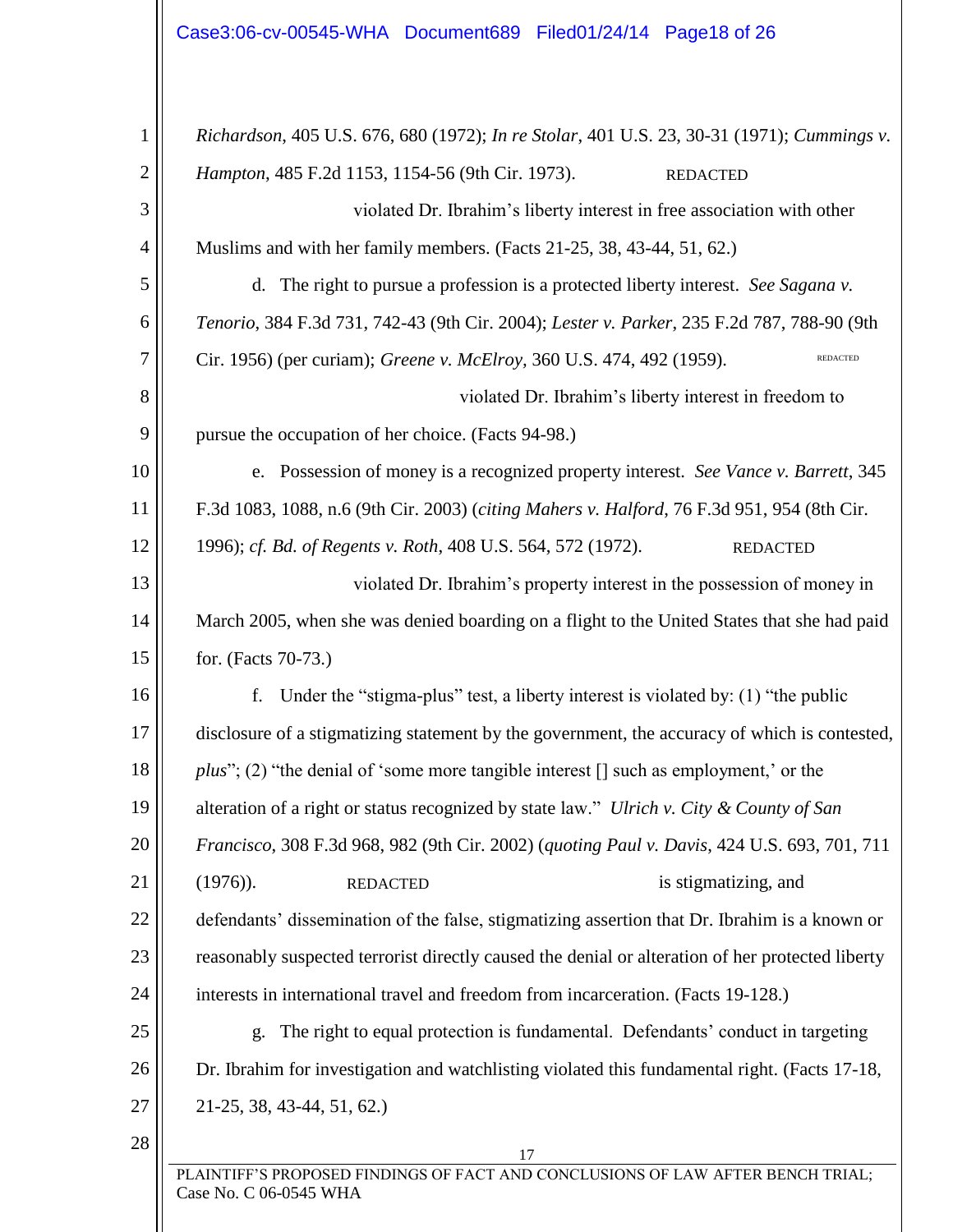| 1              | Defendants' current procedures pose an unacceptably high risk of an erroneous<br>4.                       |  |
|----------------|-----------------------------------------------------------------------------------------------------------|--|
| $\overline{2}$ | deprivation of a protected liberty or property interest for the following reasons:                        |  |
| 3              | Defendants' failure to provide Dr. Ibrahim pre- or post-deprivation notice of the<br>a.                   |  |
| $\overline{4}$ | factual basis for its decision REDACTED<br>increases                                                      |  |
| 5              | the risk of an erroneous deprivation of her protected liberty and property rights to an                   |  |
| 6              | unacceptable degree. (Facts 13, 19-20, 31, 46, 50, 52, 53-57, 64-66, 74-85, 89, 106-128.)                 |  |
| 7              | b. Defendants did not provide adequate training to Special Agent Kelley REDACTED                          |  |
| 8              | . (Facts 28-30, 33-37.)                                                                                   |  |
| 9              | Defendants' training materials contained factual inaccuracies and improper<br>$C_{\bullet}$               |  |
| 10             | stereotyping of Muslims. (Fact 38.)                                                                       |  |
| 11             | d. Defendants' policy is to watchlist everyone subjected to a full or preliminary                         |  |
| 12             | international terrorism investigation. (Facts 54-55.)                                                     |  |
| 13             | The "reasonable suspicion" standard is extremely low and susceptible to abuse.<br>e.                      |  |
| 14             | Humphries, 554 F.3d at 1194-95 (inclusion in a child abuse database based on a                            |  |
| 15             | determination that a report is "not unfounded" is a "very low threshold" and the "reverse of              |  |
| 16             | the presumption of innocence"). (Facts 19-20, 30-32, 106, 109.)                                           |  |
| 17             | Defendants failed REDACTED<br>f.                                                                          |  |
| 18             | (Facts 106-107.)                                                                                          |  |
| 19             | g. Defendants apply REDACTED                                                                              |  |
| 20             |                                                                                                           |  |
| 21             | (Fact 109.)                                                                                               |  |
| 22             | h. Defendants have failed to adopt adequate procedures for testing the accuracy of                        |  |
| 23             | facts gathered during investigations, whether those facts are gathered during interviews, from            |  |
| 24             | informants, or though data mining. (Facts 13, 19-20, 32, 46, 55, 82 85, 88, 89, 99-128.)                  |  |
| 25             | Defendants' current procedures create an undue risk that incorrect information<br>i.                      |  |
| 26             | will be perpetuated throughout the screening process. (Facts 13, 19-20, 32, 46, 55, 82 85, 88,            |  |
| 27             | 89, 99-128.)                                                                                              |  |
| 28             | 18                                                                                                        |  |
|                | PLAINTIFF'S PROPOSED FINDINGS OF FACT AND CONCLUSIONS OF LAW AFTER BENCH TRIAL;<br>Case No. C 06-0545 WHA |  |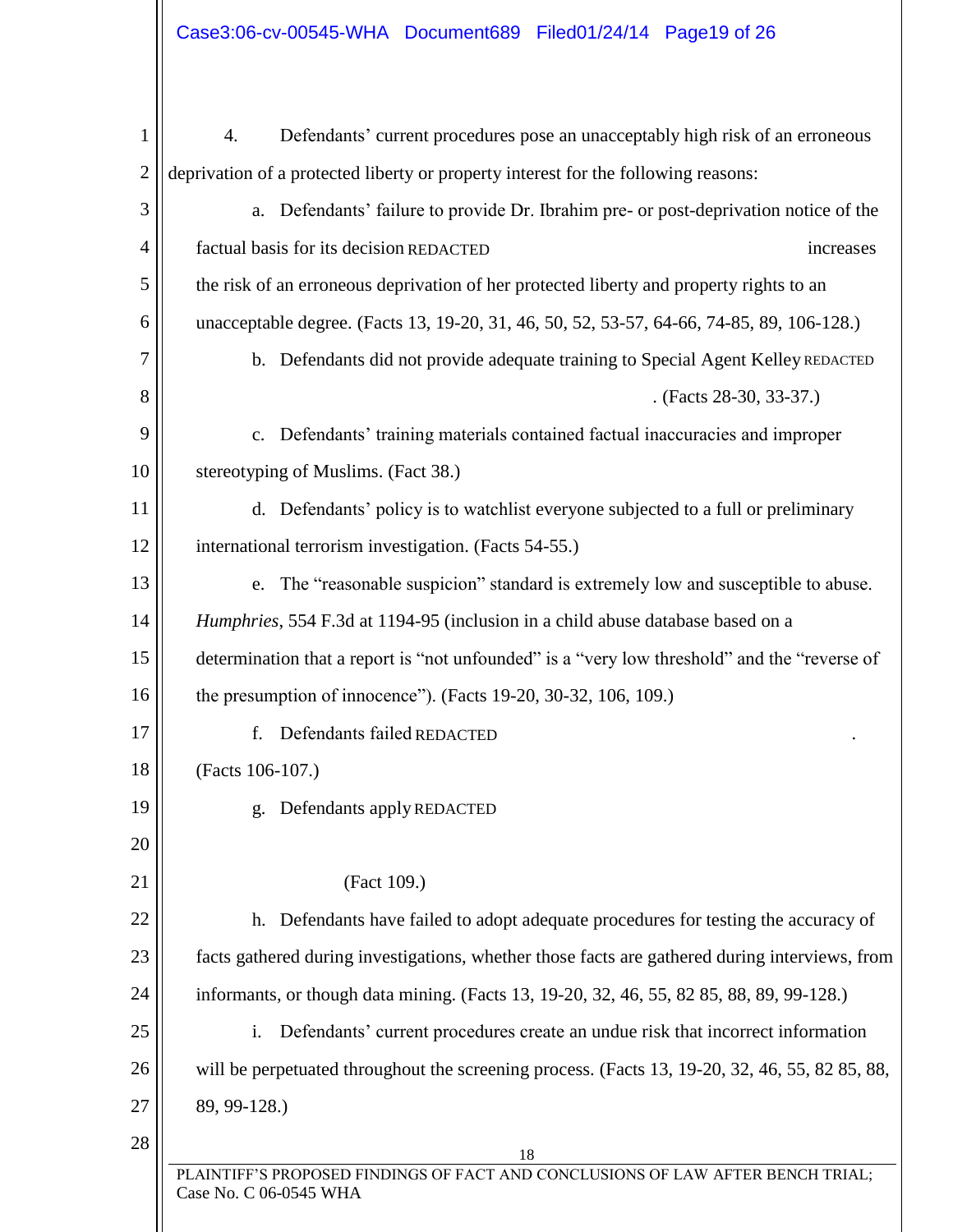19 PLAINTIFF'S PROPOSED FINDINGS OF FACT AND CONCLUSIONS OF LAW AFTER BENCH TRIAL; Case No. C 06-0545 WHA 1 2 3 4 5 6 7 8 9 10 11 12 13 14 15 16 17 18 19 20 21 22 23 24 25 26 27 28 is so confusing that it risks error. (Fact 28.) k. Defendants' DHS TRIP program is the only means available for members of the public to request that defendants review an erroneous TSDB listing, short of filing a civil lawsuit. (Facts 78-82.) l. The DHS TRIP program does not provide watchlisted individuals with notice of the factual basis for their watchlisting, or a fair opportunity to rebut the government's factual assertions before a neutral decisionmaker. (Facts 78-82.) m. A redress process that does not provide for any discovery, such as defendants' PIVF and DHS TRIP procedures, risks error because a redacted one-sided record that does not include the factual basis for the watchlisting does not afford a meaningful opportunity for the complainant to challenge his or her placement on the TSDB. (Facts 78-82.) n. Defendants' redress procedures allow the public to submit redress requests to the TSA and not to TSC, but the TSA has no power to provide the relief requested. *See Latif v. Holder*, 686 F.3d 1122, 1129 (9th Cir. 2012). (Facts 78-82.) o. Defendants routinely watchlist individuals whose nexus to terrorism is speculative or nonexistent, and these individuals make up the vast majority of TSDB entries. (Facts 31, 32, 40, 45, 46.) p. Defendants have avoided collecting certain demographic information about watchlisted individuals – namely religion – that could either establish or refute their liability for equal protection violations. The failure to collect such statistics facilitates a lack of accountability for discrimination based on religion, which also tends to increase the risk of error. (Facts 16, 31.) 5. The government's interest in watchlisting persons whose nexus to terrorism is speculative or nonexistent is not sufficient to justify the infringement of protected liberty and property interests caused by placement in the TSDB and its associated databases. (Facts 1-128.) 6. The government has not met its burden of showing that a compelling or even a j. REDACTED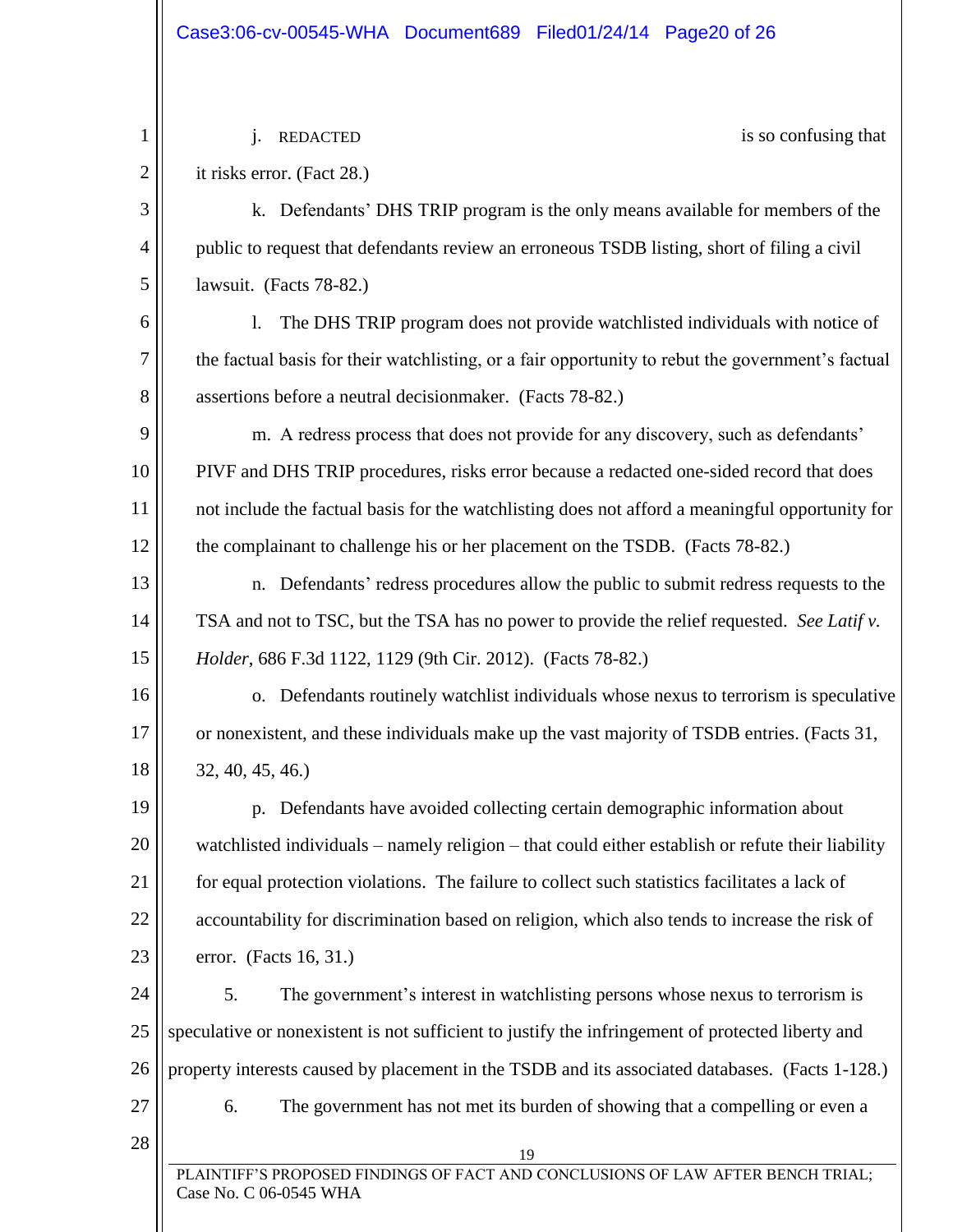#### Case3:06-cv-00545-WHA Document689 Filed01/24/14 Page21 of 26

1 2 legitimate government interest justifies refusal to provide Dr. Ibrahim additional procedural protections. (Facts 1-128.)

20 PLAINTIFF'S PROPOSED FINDINGS OF FACT AND CONCLUSIONS OF LAW AFTER BENCH TRIAL; Case No. C 06-0545 WHA 3 4 5 6 7 8 9 10 11 12 13 14 15 16 17 18 19 20 21 22 23 24 25 26 27 28 7. The government could provide additional procedural protections to Dr. Ibrahim without compromising national security. *See*, *e.g.*, *Hamdi*, 542 U.S. at 536-538; *Kindhearts for Charitable Humanitarian Dev., Inc. v. Geithner*, 647 F. Supp. 2d 857, 904-08 (N.D. Ohio 2009). 8. Defendants' conduct in to local law enforcement officers, thereby causing her arrest on January 2, 2005, violated her protected liberty interest in freedom from unreasonable searches and seizures, without adequate procedural protections, as well as her protected liberty interest in avoiding stigma in connection with such a deprivation. (Facts 60-61, 63, 65-66, 67.) 9. Defendants' conduct in to commercial airlines and various law enforcement agencies, thereby preventing her from boarding her scheduled flight on January 2, 2005 and her flight in Kuala Lumpur in March 2005, violated her protected liberty interest in the right to travel, without adequate procedural protections, as well as her protected liberty interest in avoiding stigma in connection with such deprivation. (Facts 60-61, 63, 65-66, 67-73.) 10. Defendants' conduct in and revoking her visa without notice, based on nothing more than the opening of an investigation, and resulting in the loss of nearly an entire month's salary, violated her protected property interest in possession of money, without adequate procedural protections. (Facts 70- 74.) 11. Dr. Ibrahim is entitled to a name-clearing hearing regarding REDACTED *Ibrahim v. Dep't of Homeland Sec.*, 538 F.3d 1250, 1256 (9th Cir. 2008). 12. Defendants' conduct in to federal law enforcement agencies, customs and REDACTED REDACTED REDACTED REDACTED and publication of REDACTED and publication of REDACTED and publication of REDACTED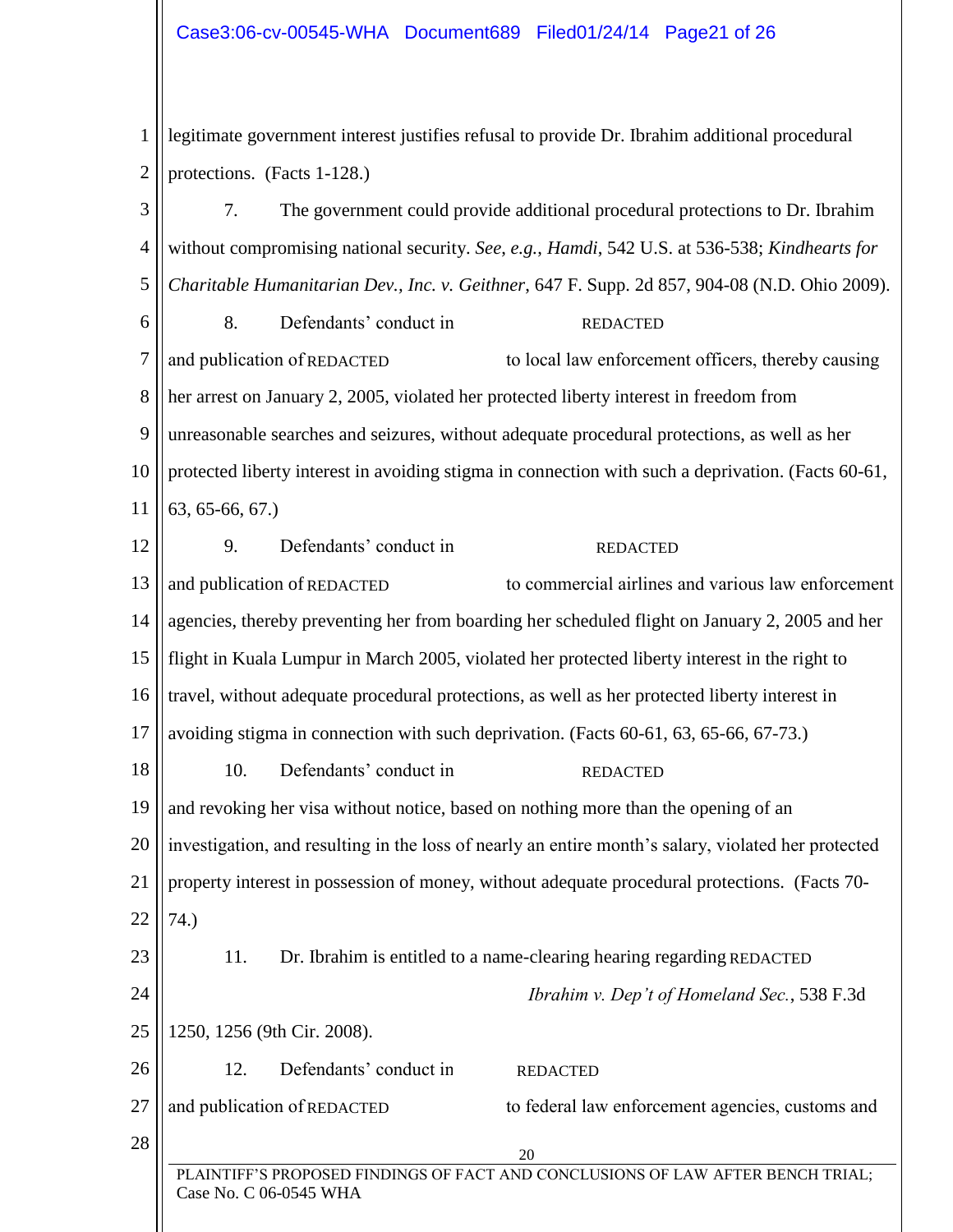#### Case3:06-cv-00545-WHA Document689 Filed01/24/14 Page22 of 26

1 2 3 4 5 6 border patrol authorities, consular officials, State Department employees, and others continues to interfere with plaintiff's right to travel, plaintiff's right to pursue her chosen occupation, and subjects plaintiff to an undue risk that she will be falsely arrested if she attempts to enter the United States even if she could obtain a visa, without adequate procedural protections. (Facts 83- 127.) 13. Defendants' conduct in REDACTED

7 8 violated and continues to violate plaintiff's First Amendment right to associate with her spouse, without adequate procedural protections. (Facts 25, 51.)

9 14. Defendants' conduct in REDACTED

10 11 12 violated and continues to violate plaintiff's First Amendment right to exercise her religion and associate with other Muslims, without adequate procedural protections. (Facts 21-25, 38, 43-44, 51, 62.)

13 15. Defendants' conduct in REDACTED

14 15 violated and continues to violate plaintiff's right to equal protection, without adequate procedural protections. (Facts 21-25, 38, 43-44, 51, 62.)

16 17 16. Defendants' decision to deny plaintiff a visa without adequate explanation, when she admittedly is not a threat, and without opportunity for waiver violates plaintiff's right of due

18 process. *Din v. Kerry*, 718 F.3d 856 (2013).

19 Fifth Amendment Right to Substantive Due Process

20 21 17. Substantive due process protects individuals against "the exercise of power without any reasonable justification in the service of a legitimate governmental objective."

22 *County of Sacramento v. Lewis*, 523 U.S. 833, 846 (1998). The first step in the analysis is to

23 identify a fundamental life, liberty, or property interest that has been infringed by government

24 action. *See Washington v. Glucksberg*, 521 U.S. 702, 719-21 (1997). The next step is to analyze

25 whether the government's action is so egregious and lacking in justification as to be "arbitrary in

26 the constitutional sense." *Lewis*, 523 U.S. at 845-46. Under the "shocks the conscience" test,

- 27 when officials with the luxury to make unhurried judgments and "extended opportunities to do
- 28

21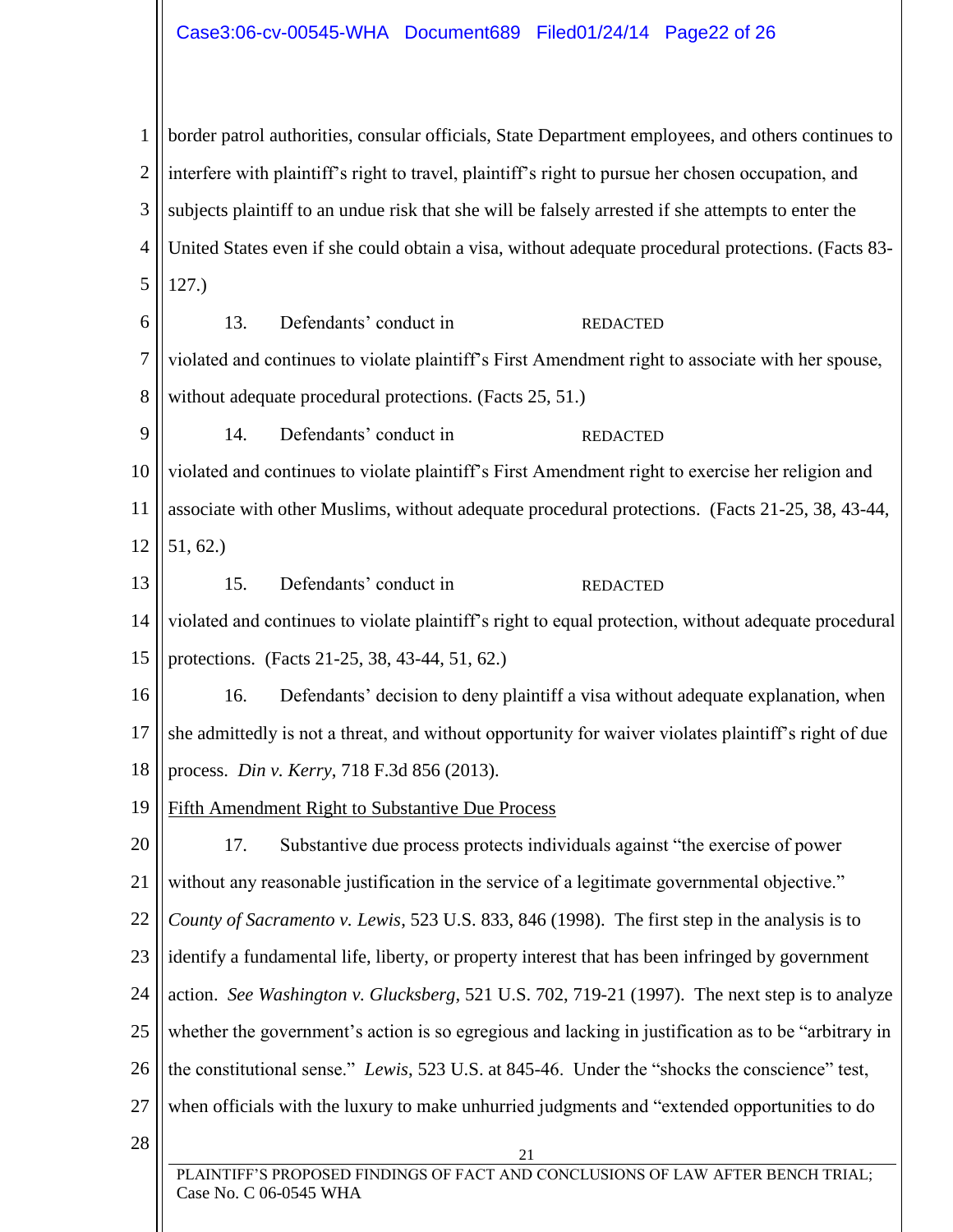1 2 better" nevertheless exhibit "protracted failure even to care, indifference is truly shocking." *Id.* at 847, 853.

22 PLAINTIFF'S PROPOSED FINDINGS OF FACT AND CONCLUSIONS OF LAW AFTER BENCH TRIAL; 3 4 5 6 7 8 9 10 11 12 13 14 15 16 17 18 19 20 21 22 23 24 25 26 27 28 18. Defendants' conduct in REDACTED violated her Ibrahim's protected liberty interests in the unenumerated rights to travel and to work in her chosen field without unreasonable restrictions, and her protected property interest in money spent on international travel. (Facts 19-128.) 19. Defendants' conduct in REDACTED (1994), and publication of REDACTED to commercial airlines and various law enforcement agencies, thereby preventing her from boarding her scheduled flight on January 2, 2005, violated her protected liberty interest in the right to travel, and was arbitrary and capricious. (Facts 70- 73.) 20. Defendants' conduct in REDACTED , and revoking her visa without notice, based on nothing more than the opening of an investigation, and resulting in the loss of nearly an entire month's salary, violated her protected property interest in possession of money, and was arbitrary and capricious. (Facts 70-74.) 21. Defendants' conduct in REDACTED to federal law enforcement agencies, customs and border patrol authorities, consular officials, State Department employees, and others continues to interfere with plaintiff's right to travel as well as her right to pursue her chosen occupation, and is arbitrary and capricious. (Facts 79-127.) The Administrative Procedure Act 22. The Administrative Procedure Act authorizes district courts to issue injunctive relief to correct agency action that is: (A) arbitrary, capricious, an abuse of discretion, or otherwise not in accordance with law; (B) contrary to constitutional right, power, privilege, or immunity; (C) in excess of statutory jurisdiction, authority, or limitations, or short of statutory right; (D) without observance of procedure required by law; . . . or (F) unwarranted by the facts[.]" 5 U.S.C. § 706. REDACTED to consider the procedure of the right to travel,<br>
reduced in the right to travel,<br>
reduced in REDACTED<br>
reduced in REDACTED<br>
resulting in the loss of nearly and<br>
resulting in the loss of nearly and<br>
reduced in RE and publication of REDACTED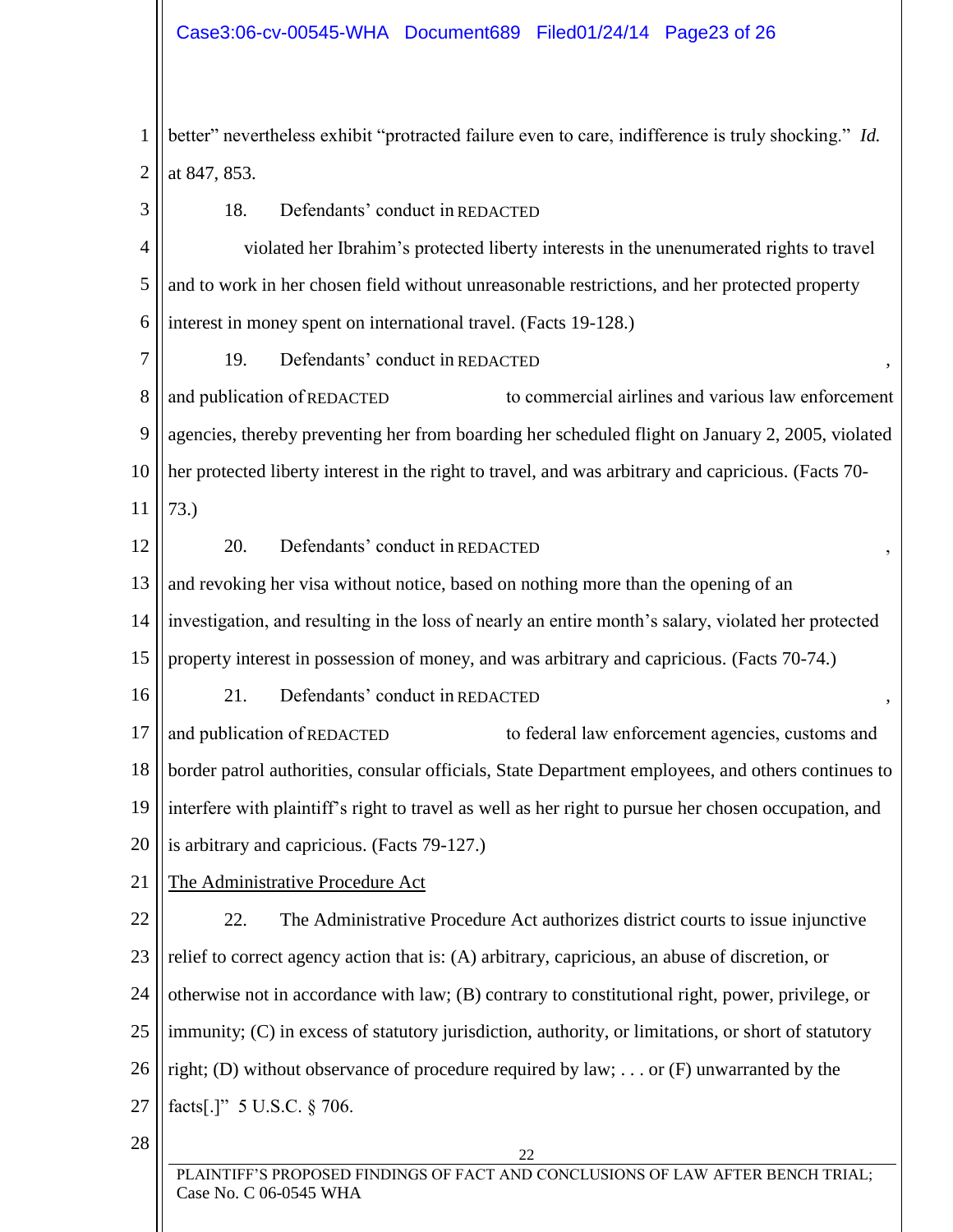| 1              | 23.<br>Defendants' conduct in REDACTED                                                                          |  |  |  |
|----------------|-----------------------------------------------------------------------------------------------------------------|--|--|--|
|                |                                                                                                                 |  |  |  |
| $\overline{2}$ | was arbitrary, capricious, an abuse of discretion, or otherwise not in accordance with law, in                  |  |  |  |
| 3              | violation of the APA, 5 U.S.C. $\S$ 706(2)(A). (Facts 1-128.)                                                   |  |  |  |
| $\overline{4}$ | Defendants' conduct in REDACTED<br>24.                                                                          |  |  |  |
| 5              | was contrary to constitutional right, power, privilege, or immunity, in violation of the APA, 5                 |  |  |  |
| 6              | U.S.C. $$706(2)(B)$ . (Facts 1-128.)                                                                            |  |  |  |
| 7              | <b>First Amendment</b>                                                                                          |  |  |  |
| 8              | "The right to freedom of association is a right enjoyed by religious and secular<br>25.                         |  |  |  |
| 9              | groups alike." Hosanna-Tabor Evangelical Lutheran Church & Sch. v. EEOC, 132 S. Ct. 694,                        |  |  |  |
| 10             | 706 (2012). "Infringements on that right may be justified by regulations adopted to serve                       |  |  |  |
| 11             | compelling state interests, unrelated to the suppression of ideas, that cannot be achieved through              |  |  |  |
| 12             | means significantly less restrictive of associational freedoms." Roberts v. U.S. Jaycees, 468 U.S.              |  |  |  |
| 13             | 609, 623 (1984).                                                                                                |  |  |  |
| 14             | 26.<br>Defendants' conduct in REDACTED                                                                          |  |  |  |
| 15             | infringed on her right to associate with other Muslims and with her family members.                             |  |  |  |
| 16             | (Facts 21-25, 38, 43-44, 51, 62.)                                                                               |  |  |  |
| 17             | 27.<br>The government lacks a reasonable belief that Dr. Ibrahim is associated with                             |  |  |  |
| 18             | terrorism and therefore cannot meet its burden to show that its actions were supported by a                     |  |  |  |
| 19             | compelling or even a legitimate government interest. (Facts 19-20, 109.)                                        |  |  |  |
| 20             | 28.<br>The government has not met its burden to show that less restrictive measures                             |  |  |  |
| 21             | would not address its alleged interests. (Facts 1-128.)                                                         |  |  |  |
| 22             | 29.<br>To establish a First Amendment retaliation claim, the plaintiff must show (1) the                        |  |  |  |
| 23             | defendant acted to deter or chill the plaintiff's speech, Mendocino Envtl. Ctr. v. Mendocino                    |  |  |  |
| 24             | County, 192 F.3d 1283, 1300 (9th Cir. 1999); and (2) the defendant's desire to chill speech was                 |  |  |  |
| 25             | the "but for" cause of the unlawful conduct. Ford v. City of Yakima, 706 F.3d 1188, 1193 (9th                   |  |  |  |
| 26             | Cir. 2013).                                                                                                     |  |  |  |
| 27             | 30.<br>In denying Dr. Ibrahim's 2009 visa application and not granting her most recent                          |  |  |  |
| 28             |                                                                                                                 |  |  |  |
|                | 23<br>PLAINTIFF'S PROPOSED FINDINGS OF FACT AND CONCLUSIONS OF LAW AFTER BENCH TRIAL;<br>Case No. C 06-0545 WHA |  |  |  |
|                |                                                                                                                 |  |  |  |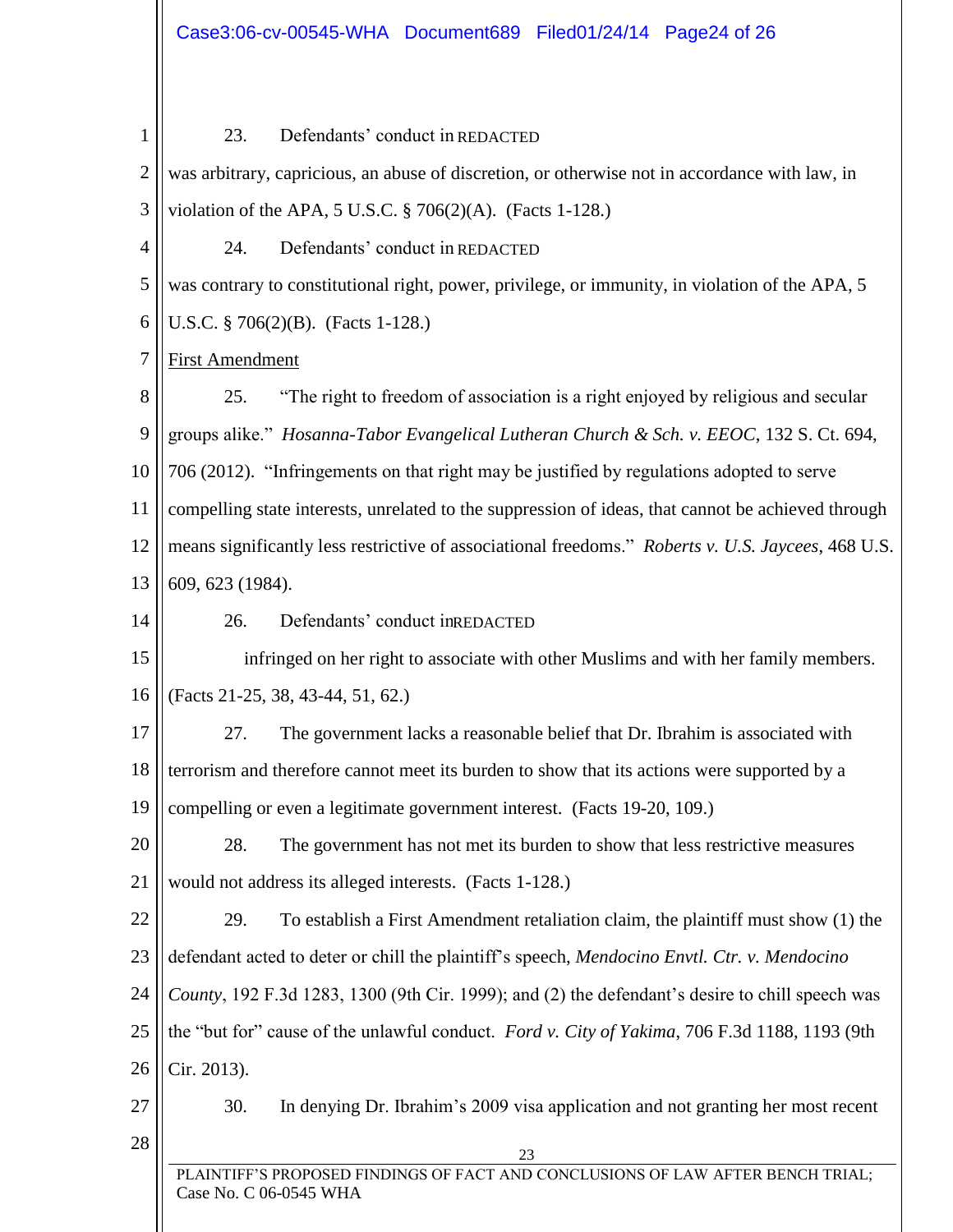#### Case3:06-cv-00545-WHA Document689 Filed01/24/14 Page25 of 26

24 PLAINTIFF'S PROPOSED FINDINGS OF FACT AND CONCLUSIONS OF LAW AFTER BENCH TRIAL; 1 2 3 4 5 6 7 8 9 10 11 12 13 14 15 16 17 18 19 20 21 22 23 24 25 26 27 28 visa application, defendants intended to interfere with plaintiff's clearly established right to petition the court for redress of grievances, and they would not have watchlisted her but for this desire. (Facts 83, 88, 89-92, 110, 127.) 31. Defendants' conduct in REDACTED interfered with plaintiff's right to associate with her family members. (Facts 25, 51.) 32. Defendants' conduct in REDACTED interfered with plaintiff's right to associate with others of the Muslim faith. (Facts 21-25, 38, 43- 44, 51, 62.) 33. Defendants' 2009 conduct in REDACTED s interfered with plaintiff's right to exercise her First Amendment right to free speech and to petition for redress of grievances. (Facts 83, 88, 89-92, 110, 127.) Equal Protection 34. A plaintiff alleging a violation of equal protection must show that the defendant acted in a discriminatory manner and that the discrimination was intentional. *See Washington v. Davis*, 426 U.S. 229, 238-47 (1976). Intent may be proved through direct or indirect evidence. *See Village of Arlington Heights v. Metro. Hous. Dev. Corp.*, 429 U.S. 252, 265-66 (1977). 35. Dr. Ibrahim is a Muslim, ethnically Malay, and a citizen of Malaysia. All of these classifications receive strict scrutiny. 36. Discriminatory acts towards third parties may be relevant to show discriminatory intent towards the plaintiff. *Metoyer v. Chassman*, 504 F.3d 919, 937 (9th Cir. 2007). Defendants' disproportionate targeting of Muslims for counterterrorism investigations, combined with their policy of automatically watchlisting all persons subjected to a full or preliminary investigation, is circumstantial evidence of intent to discriminate against plaintiff. *Cf. Church of the Lukumi Babalu Aye, Inc. v. City of Hialeah*, 508 U.S. 520, 535 (1993) ("Apart from the text, the effect of a law in its real operation is strong evidence of its object."). Here, the government has consciously chosen to focus its law enforcement efforts on Muslims because of, not in spite of, their religious beliefs. The effect of the government's watchlisting scheme on Muslims is so